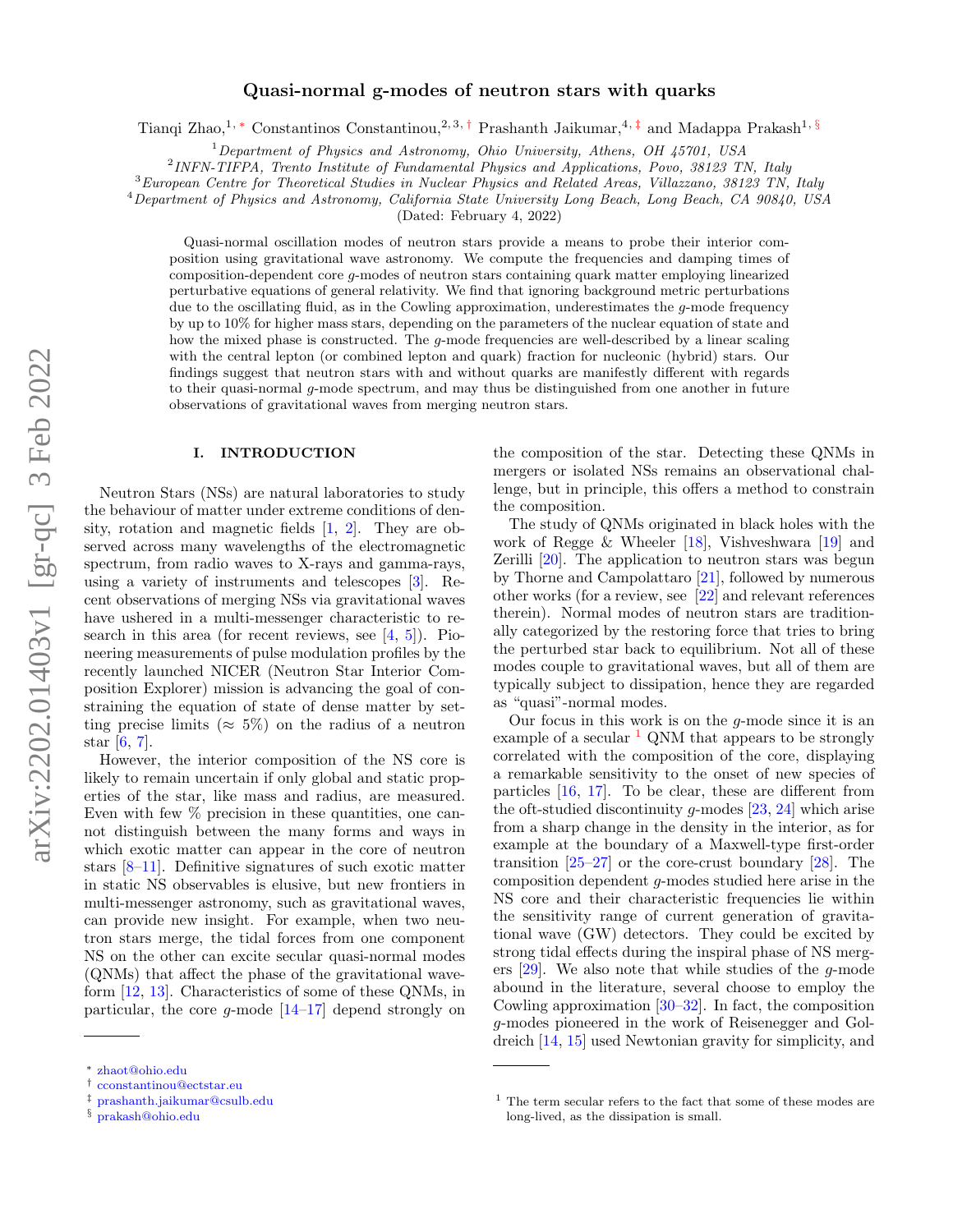subsequent works [\[31,](#page-12-28) [33,](#page-12-29) [34\]](#page-12-30) used the relativistic Cowling approximation in lieu of a fully general relativistic treatment. There are no extant studies of composition g-modes for realistic neutron or hybrid stars that employ general relativity (GR). We take this opportunity to "fill the gap" in the literature, as well as to shed new light on how gravitational wave astronomy could play an important role in uncovering the role of quarks or other forms of exotic matter in neutron stars.

In recent works [\[16,](#page-12-18) [17\]](#page-12-12), we investigated the role of composition gradients, including phase transitions to quark matter, on the sound speeds and  $q$ -modes in neutron stars. We found a rise in the frequency of the g-mode at the onset of quark matter that was most pronounced in the case of a Gibbs mixed phase [\[16\]](#page-12-18) and less so in the case of a crossover [\[17\]](#page-12-12). These results were obtained in the relativistic Cowling approximation (which neglects perturbations of the background metric). Completing the analysis and confirming that this effect is robust, we present the results of calculations of such core g-modes of hybrid stars in a fully general relativistic framework. We compare our results in GR to those from the Cowling approximation, finding generally good agreement as expected. We also compute the damping time of core gmodes due to gravitational wave emission, which is only made possible by the general relativistic prescription  $^2$  $^2$ .

This paper is organized as follows. Section [II](#page-1-1) is a review of the linearized equations in GR that describe polar oscillation modes of an ideal self-gravitating fluid. This recap largely follows the presentation by Lindblom and Detweiler [\[37,](#page-12-31) [38\]](#page-12-32), and establishes our working equations up front, and their reduction to the Cowling approximation. Section [III](#page-4-0) describes the specific EOS employed to treat the phase transition, along with a discussion of the relevant parameters that affect basic neutron star properties (mass,radius,composition). In Sec. [IV,](#page-6-0) we present a comparison of our results in GR against the Cowling approximation, as well as some scaling relations. We also discuss the relevance of our results to compact stars and gravitational wave searches for their quasi-normal oscillation modes in this section, and summarize our conclusions in Sec. [V.](#page-11-0)

# <span id="page-1-1"></span>II. ASTEROSEISMOLOGY IN GENERAL RELATIVITY

The asteroseismology of compact objects like neutron stars and black holes requires a general relativistic framework to address the stability of the oscillations and emission of gravitational waves [\[39\]](#page-12-35). The main oscillation modes and their implications for asteroseismology are reviewed in  $[40-42]$  $[40-42]$ . For the f-mode of neutron stars, which is sensitive to compactness [\[40\]](#page-12-36) or moment of inertia [\[43\]](#page-12-38) and static tidal polarizability [\[44,](#page-13-0) [45\]](#page-13-1), but not to compo-sition<sup>[3](#page-1-2)</sup>, post-Newtonian formulae can provide reasonable estimates of its frequency and damping time [\[40\]](#page-12-36). These estimates hold up well in a general relativistic calculation and for different microscopic EOS. As pointed out recently [\[46\]](#page-13-2), the existence of universal (EOS-independent) scaling relations for the f-mode frequency and damping time in general relativity are not unexpected, given that analytically solvable models in general relativity, such as the Tolman VII solution, have density profiles in accordance with a wide range of EOS [\[47\]](#page-13-3).

Whether g-modes, which arise from compositional differences, exhibit any sort of scaling with global stellar or material properties in general relativity is an open question. Another reason to study g-modes in GR is that they can be dynamically excited by tidal forces in a binary merger [\[48\]](#page-13-4), providing compositional information in the early gravitational wave signal that cannot be gleaned from the static tidal deformability/Love number. This compositional component in the dynamical tide is expected to be small compared to the f-mode [\[49\]](#page-13-5), but may be teased out even at the few percent level by future detectors such as the Einstein telescope or the Cosmic Explorer [\[46\]](#page-13-2). As an aside, perturbations of classical gravitational backgrounds in GR also serve as a tool for computing transport properties of strongly coupled quantum field theories via the gauge-gravity holographic duality with applications to the quark-gluon plasma [\[50\]](#page-13-6).

# A. Non-radial oscillations in General Relativity

Thorne et al. first studied NS oscillations coupled with gravitational radiation [\[51\]](#page-13-7). Oscillations of NSs are expected to be linear scalar variations of pressure and density. Since scalar variations in spherical harmonics are of even parity, only even-parity perturbations of the Regge-

<span id="page-1-0"></span><sup>2</sup> We do not explicitly report results for damping times in this work. It suffices to mention that this damping time is found to be extremely long compared to merger timescales for nonrotating stars. However, g-modes of neutron stars that rotate sufficiently rapidly can have much shorter damping times [\[35\]](#page-12-33), making them unstable to gravitational wave emission. Therefore such modes remain relevant to merging neutron stars with high spins or rapidly rotating nascent neutron stars in the post-merger phase [\[36\]](#page-12-34).

<span id="page-1-2"></span><sup>3</sup> An additional scaling with compactness arises since the modes are observed at "infinity" and must be corrected for the gravitational redshift at the star's surface.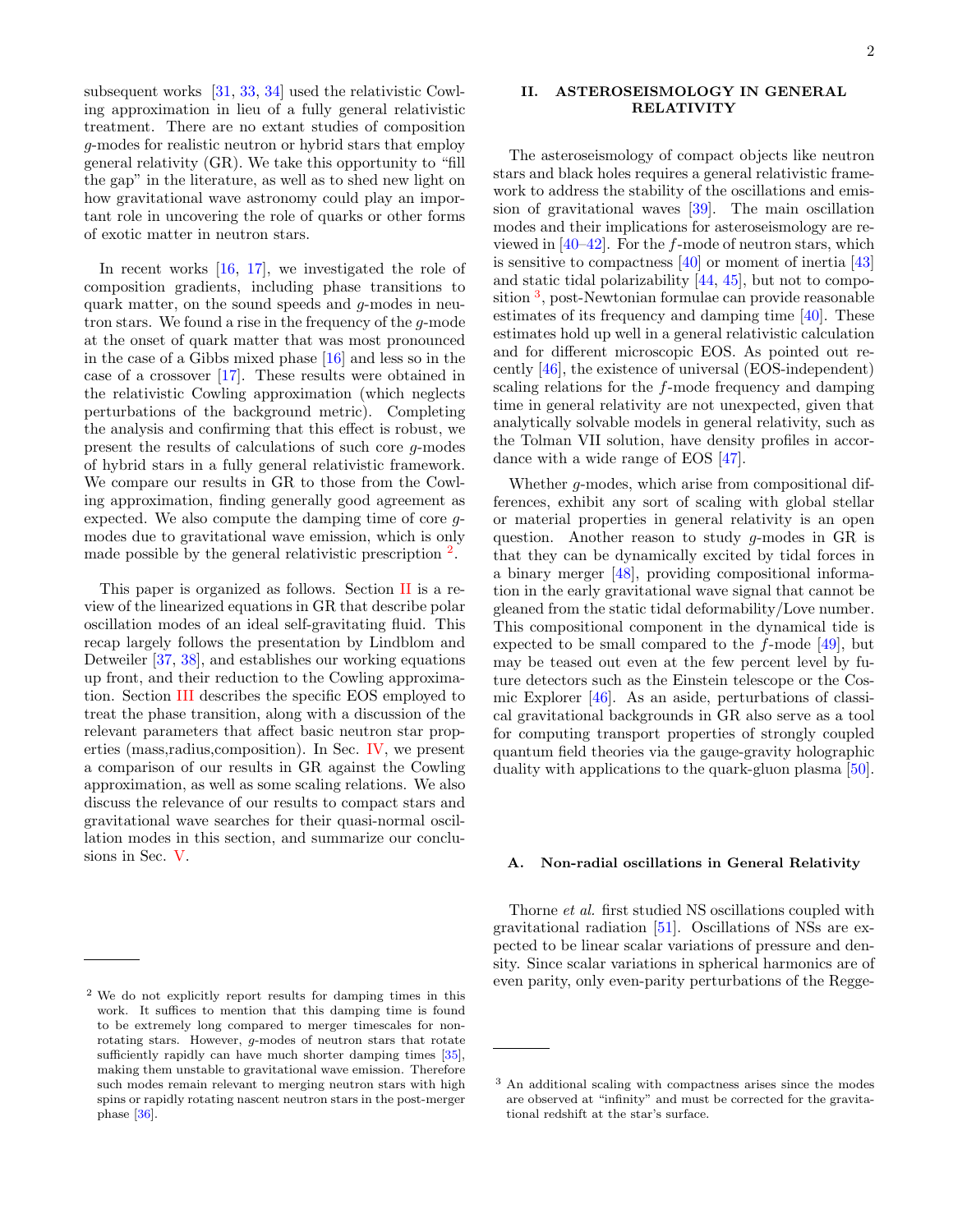Wheeler metric are considered:

$$
ds^{2} = -e^{\nu(r)}[1 + r^{l}H_{0}(r)e^{i\omega t}Y_{lm}(\phi,\theta)]c^{2}dt^{2}
$$

$$
+e^{\lambda(r)}[1 - r^{l}H_{0}(r)e^{i\omega t}Y_{lm}(\phi,\theta)]dr^{2}
$$

$$
+ [1 - r^{l}K(r)e^{i\omega t}Y_{lm}(\phi,\theta)]r^{2}d\Omega^{2}
$$

$$
-2i\omega r^{l+1}H_{1}(r)e^{i\omega t}Y_{lm}(\phi,\theta)dt dr,
$$
 (1)

where

$$
e^{\lambda(r)} = \frac{1}{1 - \frac{2Gm(r)}{c^2r}}
$$
 (2)

and

$$
e^{\nu(r)} = \exp\bigg(-\frac{2G}{c^2} \int_0^r \left\{ \frac{\left[m(r') + \frac{4\pi p(r')r'^3}{c^2}\right]}{r'\left[r' - \frac{2m(r')G}{c^2}\right]} \right\} dr'\bigg)e^{\nu_0},\tag{3}
$$

where  $m(r')$  is the enclosed mass of the star at r' and p is the pressure at r. The functions  $H_0$ ,  $H_1$ , and K are radial perturbations of the metric and the angular part is contained in the spherical harmonics  $Y_{lm}$  with l denoting the orbital angular momentum number and m the azimuthal number. The quantity  $\omega$  is a complex oscillation frequency; its real component is the oscillation frequency and its imaginary component is the inverse of the damping time (if it is positive). We can compute both in the GR framework. The perturbations of the metric inside the star and outside the star must match at the stellar surface. The factor  $e^{\nu_0}$  [\[39\]](#page-12-35) accounts for a matching of the exterior and interior unperturbed metric.

Perturbations of the fluid inside the star are described by the Lagrangian displacement vector

<span id="page-2-4"></span>
$$
\xi^r = r^{l-1} e^{-\frac{\lambda}{2}} W Y_m^l e^{i\omega t} \tag{4}
$$

$$
\xi^{\theta} = -r^{l-2} V \partial_{\theta} Y_m^l e^{i\omega t}
$$
 (5)

$$
\xi^{\phi} = -\frac{r^{l-2}}{\sin^2 \theta} V \partial_{\phi} Y_m^l e^{i\omega t}, \qquad (6)
$$

which defines the perturbation amplitudes  $W$  and  $V$ , with a dimension of  $[R]^{2-l}$  where R is the radius of the star.

Perturbations of a spherical star have four degrees of freedom; three coming from the metric perturbations, which will be reduced by one applying Einstein's equation,  $\delta G^{01} = 8\pi \delta T^{01}$ , and two coming from the fluid perturbations. An additional function  $X$ , related to Lagrangian pressure variations, in addition to  $H_0$ ,  $H_1$  and K is defined as

$$
\Delta p = -r^l e^{-\frac{\nu}{2}} X Y_m^l e^{i\omega t} \,. \tag{7}
$$

In order to avoid a singularity in the fourth-order ODEs governing NS oscillation for some frequency range,

Lindblom *et al.*  $[52, 53]$  $[52, 53]$  $[52, 53]$  choose the four degrees of freedom to be  $H_1$ ,  $K$ ,  $W$ , and  $X$ . Evaluating the two remaining functions  $H_0$  and V in terms of them yields

<span id="page-2-0"></span>
$$
H_0 = \left\{ 8\pi r^2 e^{-\nu/2} X - \left[ (n+1)Q - \omega^2 r^2 e^{-(\nu+\lambda)} \right] H_1 + \left[ n - \omega^2 r^2 e^{-\nu} - e^{\lambda} Q(Q - e^{-\lambda}) \right] K \right\} (2b + n + Q)^{-1},
$$
\n(8)

$$
V = \left[\frac{X}{\varepsilon + p} - \frac{Q}{r^2} e^{(\nu + \lambda)/2} W - e^{\nu/2} \frac{H_0}{2}\right] \frac{e^{\nu/2}}{\omega^2},\tag{9}
$$

where  $n = (l - 1)(l + 2)/2$ ,  $b = Gm/(rc^2)$ ,  $Q =$  $b + 4\pi G r^2 p/c^4$  and  $\varepsilon$  is the local energy density. By expanding Einstein's equation to first-order, the homogeneous linear differential equations for  $H_1$ ,  $K$ ,  $W$  and X are  $[53]$ ,

 $\ddot{\phantom{1}}$ 

r

<span id="page-2-2"></span><span id="page-2-1"></span>
$$
r\frac{dH_1}{dr} = -[l + 1 + 2be^{\lambda} + 4\pi r^2 e^{\lambda}(p - \varepsilon)]H_1
$$
  
+  $e^{\lambda}[H_0 + K - 16\pi(\varepsilon + p)V],$  (10)  

$$
r\frac{dK}{dr} = H_0 + (n+1)H_1
$$

$$
\frac{dX}{dr} = H_0 + (n+1)H_1
$$
  
+ 
$$
[e^{\lambda}Q - l - 1]K - 8\pi(\varepsilon + p)e^{\lambda/2}W,
$$
 (11)  
dW

$$
\frac{dW}{dr} = -(l+1)[W + le^{\frac{\lambda}{2}}V] + r^{2}e^{\lambda/2} \left[ \frac{e^{-\nu/2}X}{(\varepsilon + p)c_{\text{ad}}^{2}} + \frac{H_{0}}{2} + K , \right]
$$
(12)

$$
r\frac{dX}{dr} = -lX + \frac{(\varepsilon + p)e^{\nu/2}}{2}
$$

$$
\begin{cases} (3e^{\lambda}Q - 1)K - \frac{4(n+1)e^{\lambda}Q}{r^2}V \\ + (1 - e^{\lambda}Q)H_0 + (r^2\omega^2e^{-\nu} + n + 1)H_1 \end{cases}
$$

$$
- \left[8\pi(\varepsilon + p)e^{\lambda/2} + 2\omega^2e^{\lambda/2 - \nu} - r^2\frac{d}{dr}\left(\frac{e^{-\lambda/2}}{r^2}\frac{d\nu}{dr}\right)\right]W\Bigg\}, \qquad (13)
$$

where  $c_{\text{ad}}^2 = \partial p/\partial \varepsilon$  is the adiabatic sound speed of NS matter under oscillations, hence the  $\partial$  here denotes a derivative taken at fixed composition, i.e., assuming all weak reactions are too slow compared to the oscillation timescale. This is different from the equilibrium sound speed  $c_{\text{eq}}^2 = dp/d\varepsilon$  [\[16,](#page-12-18) [54\]](#page-13-10) where weak equilibrium is assumed to be restored effectively instantaneously.

The boundary conditions for the perturbation functions at the center of the star  $r = 0$  are

<span id="page-2-3"></span>
$$
W(0) = 1
$$
\n
$$
X(0) = (\varepsilon_0 + p_0)e^{\nu_0/2}
$$
\n
$$
\left\{ \left[ \frac{4\pi}{3} (\varepsilon_0 + 3p_0) - \frac{\omega^2}{l} e^{-\nu_0} \right] W(0) + \frac{K(0)}{2} \right\}
$$
\n(14)

$$
H_1(0) = \frac{lK(0) + 8\pi(\varepsilon_0 + p_0)W(0)}{n+1}
$$
\n(16)

$$
X(R) = 0, \t\t(17)
$$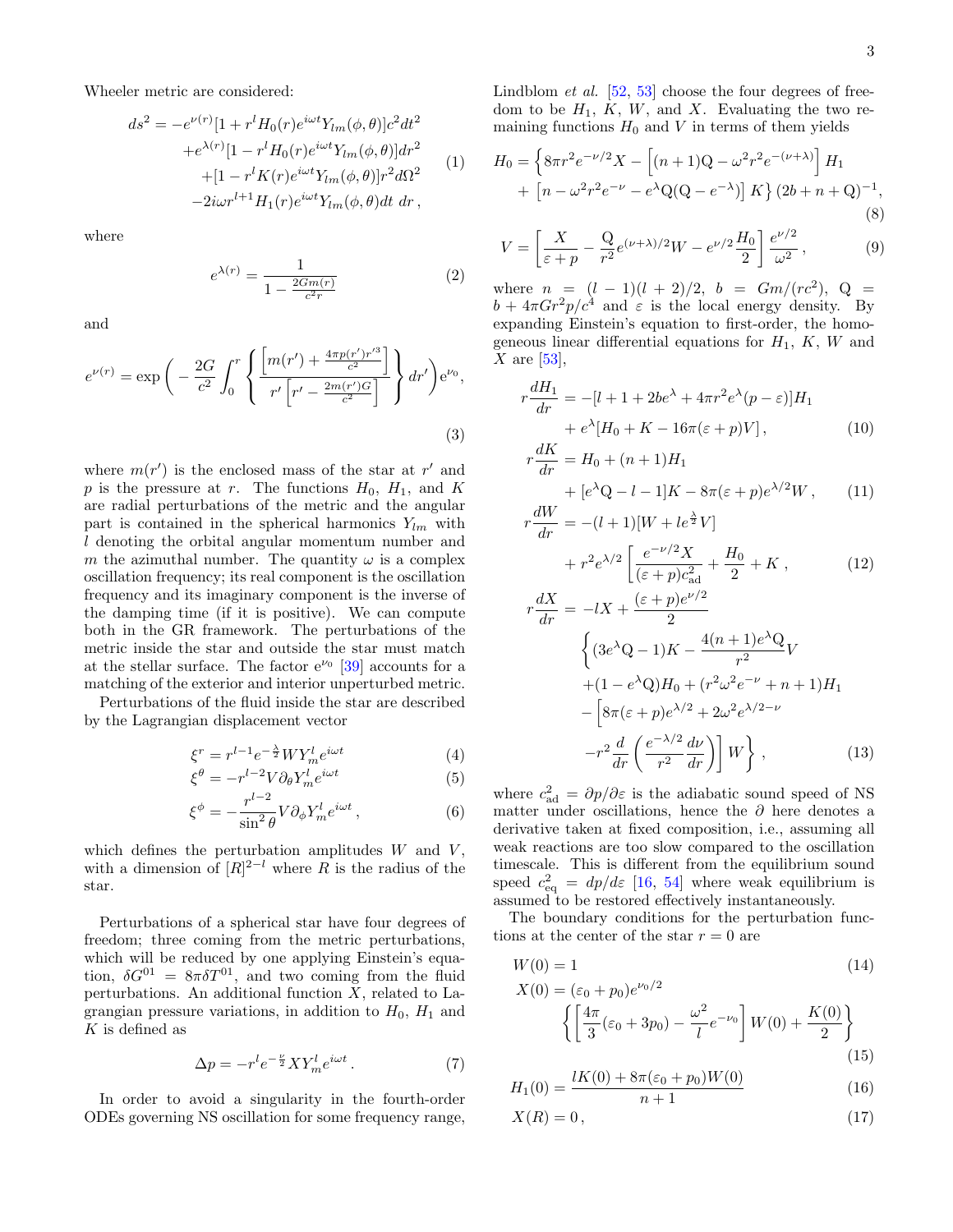where the last boundary condition is obtained by solving the two trial solutions with  $K(0) = \pm(\varepsilon_0 + p_0)$  and then linearly constructing the correct solution satisfying the boundary condition  $X(r = R) = 0$  (no pressure variations at the surface). Note that  $H_0(0) = K(0)$  by construction.

# B. Relativistic Cowling Approximation

In Newtonian theory of stellar pulsations, when the perturbation of the gravity field due to matter perturbation is neglected, this approximation is known as the Cowling approximation [\[32\]](#page-12-26), and the resulting equations for the fluid perturbations are considerably simpler. Similarly, in the case of the relativistic theory, the perturbation of the GR metric is often neglected as well, leading to the relativistic Cowling approximation. The relativistic Cowling equations are obtained by setting  $H_0 = H_1 = K = 0$  in Eq. [\(9\)](#page-2-0), Eq. [\(12\)](#page-2-1) and Eq. [\(13\)](#page-2-1), and furthermore, omitting the term  $-4\pi(\varepsilon+p)^2e^{(\nu+\lambda)/2}W$  in Eq. [\(20\)](#page-3-0), leading to

<span id="page-3-0"></span>
$$
V = \left[\frac{X}{\varepsilon + p} - \frac{d\Phi}{d\ln r} e^{(\nu - \lambda)/2} \frac{W}{r^2}\right] \frac{e^{\nu/2}}{\omega^2},\tag{18}
$$

$$
\frac{dW}{d\ln r} = -(l+1)\left[W + le^{\frac{\lambda}{2}}V\right] + r^2 e^{\lambda/2} \left[\frac{e^{-\nu/2}X}{(\varepsilon + p)c_{ad}^2}\right]1.9)
$$

$$
\frac{dX}{d\ln r} = -lX + (\varepsilon + p)e^{\nu/2} \left\{-2(n+1)\frac{d\Phi}{d\ln r}\frac{V}{r^2}\right\}
$$

$$
-\left[\omega^2 e^{\lambda/2 - \nu} - r^2 \frac{d}{dr}\left(\frac{e^{-\lambda/2}}{r^2}\frac{d\Phi}{dr}\right)\right]W\right\}, \qquad (20)
$$

where  $\Phi = 2\nu$  as in Eq. [\(3\)](#page-2-2). The reason for omitting the term  $-4\pi(\varepsilon+p)^2e^{(\nu+\lambda)/2}W$  in Eq. [\(20\)](#page-3-0) is that it follows directly from the last term on the right hand side of Eq.  $(11)$ , wherein an application of the Cowling approximation implies that this term should vanish for self-consistency.

The boundary conditions for Eq. [\(19\)](#page-3-0) and Eq. [\(20\)](#page-3-0) are obtained by setting  $K = 0$  in Eq. [\(15\)](#page-2-3):

$$
X(0) = (\varepsilon_0 + p_0)e^{\nu_0/2} \left[ \frac{4\pi}{3} (\varepsilon_0 + 3p_0) - \frac{\omega^2}{l} e^{-\nu_0} \right] W(0)
$$
 (21)

$$
X(R) = 0, \t\t(22)
$$

where the first condition is an initial value condition for the ODE system Eq.  $(19)$  and Eq.  $(20)$ , and the second one is the boundary condition that determines the eigenvalue of the oscillation frequency. Unlike the GR equations, where one needs to determine the appropriate linear combination of two trial functions at the origin that satisfy the surface boundary condition, the initial values in the Cowling approximation are uniquely fixed,

which speeds up the computational time by at least a factor of two. Obviously, reducing four ODEs to two ODEs is another big advantage of the Cowling approximation.

Although the set of ODEs, Eqs.[\(19\)](#page-3-0), [\(20\)](#page-3-0) represent the equations obtained in the Cowling approximation, neither they nor the boundary conditions above are generally used in this form for the purpose of calculating the oscillation frequencies. The variable  $X$  that appears in the GR formalism can, in the Cowling approximation, be eliminated in favor of  $W, V$  by inserting Eq. [\(18\)](#page-3-0) into Eq.  $(19)$  and Eq.  $(20)$  to obtain

$$
\frac{dW}{d\ln r} = -(l+1)\left[W + le^{\frac{\lambda}{2}}V\right] \n+ \frac{(\omega r)^2 e^{\lambda/2 - \nu}}{c_{ad}^2} \left[V + \frac{e^{\nu - \lambda/2}}{(\omega r)^2} \frac{d\Phi}{d\ln r} W\right],
$$
\n(23)\n
$$
\frac{dV}{d\ln r} = (2\frac{d\Phi}{d\ln r} - l)V
$$

$$
d\ln r \longrightarrow d\ln r
$$
  
+e<sup>\lambda/2</sup>W +  $\Delta(c^{-2})\frac{d\Phi}{d\ln r}\left[V + \frac{e^{\nu - \lambda/2}}{(\omega r)^2}\frac{d\Phi}{d\ln r}W\right]$ 24)

where  $\Delta(c^{-2}) = \frac{1}{c_{\text{eq}}^2} - \frac{1}{c_{\text{ad}}^2}$ . The suitable boundary conditions for these equations is discussed below.

The above two ODEs can be simplified further by defining  $U = -e^{-\nu}V$ ,

<span id="page-3-2"></span>
$$
\frac{dW}{d\ln r} = -(l+1)\left[W - le^{\nu+\lambda/2}U\right]
$$

$$
-\frac{e^{\lambda/2}(\omega r)^2}{c_{ad}^2}\left[U - \frac{d\Phi}{d\ln r}\frac{e^{-\lambda/2}}{(\omega r)^2}W\right],\qquad(25)
$$

$$
\frac{dU}{d\ln r} = e^{\lambda/2-\nu}\left[W - le^{\nu-\lambda/2}U\right]
$$

$$
+\Delta(c^{-2})\frac{d\Phi}{d\ln r}\left[U - \frac{d\Phi}{d\ln r}\frac{e^{-\lambda/2}}{(\omega r)^2}W\right],\quad(26)
$$

where  $W = e^{\lambda/2} r^{1-l} \xi^r$  and  $U = r^{-l} \omega^{-2} \delta p / (\varepsilon + p)^{-4}$  $U = r^{-l} \omega^{-2} \delta p / (\varepsilon + p)^{-4}$  $U = r^{-l} \omega^{-2} \delta p / (\varepsilon + p)^{-4}$ , ξ <sup>r</sup> are proper radial Lagrangian displacements defined in Eq. [\(4\)](#page-2-4) and  $\delta P$  is the Eulerian perturbation of pressure, which is related to the the Lagrangian perturbation by  $\Delta P = \delta P - (\varepsilon + p) \frac{d\Phi}{dr} \xi^r$ . This form is particularly advantageous because the boundary conditions are explicitly collected in square brackets. The first square brackets of Eq. [\(25\)](#page-3-2) and Eq. [\(26\)](#page-3-2) vanish at  $r = 0$ , whereas the second square brackets are proportional to the Lagrangian pressure variation, which vanishes at  $r = R$ . Explicitly,

<span id="page-3-1"></span> $4$  As a crosscheck on the limiting procedure, Eqs.[\(25\)](#page-3-2) and [\(26\)](#page-3-2) are identical to the Cowling approximation Eqs.(79) in [\[16\]](#page-12-18) with the replacements  $W \to \mathcal{U}/r^{l+1}$ ,  $U \to \mathcal{V}/(\omega^2 r^l)$ , where  $\mathcal{U}, \mathcal{V}$  indicate the fluid variables used in Eqs.(79) of [\[16\]](#page-12-18).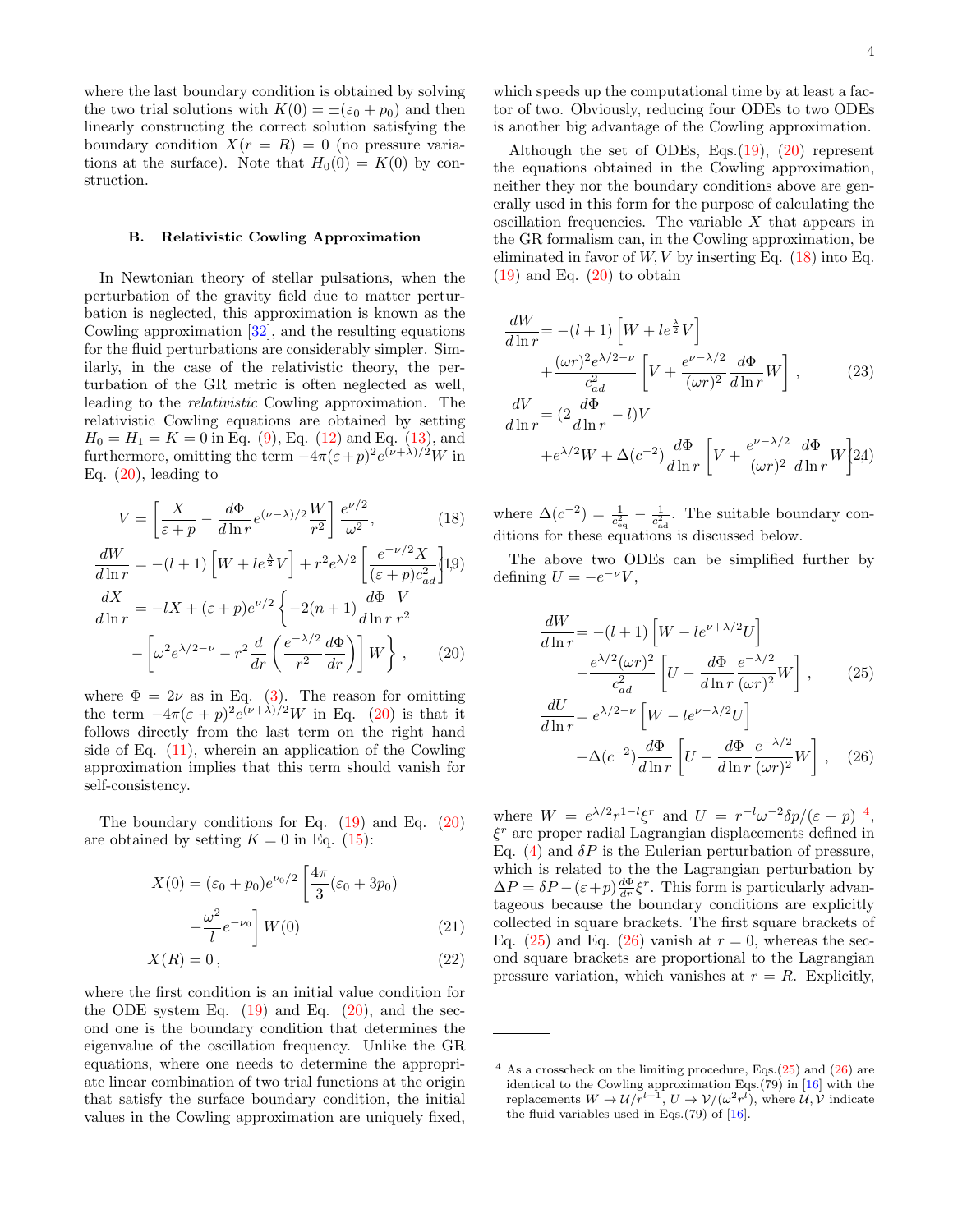the boundary conditions can be written as

$$
\frac{W}{U}\Big|_{r=0} = le^{\nu_c} = le^{2\Phi_c}
$$
\n(27)  
\n
$$
\frac{W}{U}\Big|_{p=0} = \frac{e^{\lambda/2}(\omega r)^2}{\frac{d\Phi}{d\ln r}} = \frac{(\omega r)^2 \sqrt{1 - 2b}}{b + 4\pi r^2 p}\Big|_{p=0}
$$
\n
$$
= (\omega R)^2 \frac{c^2 R}{GM} \sqrt{1 - \frac{2GM}{c^2 R}},
$$
\n(28)

which determines the eigenmode frequency of the oscillation. Note that only the ratio between W and U matters instead of the individual magnitudes of W and U, as the corresponding eigenmode can have an arbitrary amplitude. Thus, we simply take  $W(r = 0) = 1$  and  $U(r=0) = e^{-2\Phi_c}/l$ . Because the two ODEs for W and U are homogeneous ODEs, we can solve the ODE of  $W/U$ directly:

$$
\frac{d(W/U)}{d\ln r} = -(l+1)\left[\frac{W}{U} - le^{\nu+\lambda/2}\right]
$$

$$
-e^{\lambda/2-\nu}\frac{W}{U}\left[\frac{W}{U} - le^{\nu-\lambda/2}\right]
$$

$$
-\left[\frac{e^{\lambda/2}(\omega r)^2}{c_{ad}^2} + \Delta(c^{-2})\frac{d\Phi}{d\ln r}\frac{W}{U}\right]
$$

$$
\times \left[1 - \frac{d\Phi}{d\ln r}\frac{e^{-\lambda/2}W}{(\omega r)^2U}\right]
$$
(29)

In this form, we only need to solve one ODE instead of two ODEs, and the boundary conditions are more straight forward to implement.

# <span id="page-4-0"></span>III. EQUATIONS OF STATE WITH AND WITHOUT QUARKS

The discussion in the previous section shows that the pressure p, energy density  $\varepsilon$ , and their derivatives  $c_{\text{eq}}^2 =$  $dp/d\varepsilon$  and  $c_{\text{ad}}^2 = \partial p/\partial \varepsilon$  inside the NS feature prominently in determining g-modes both in GR and in the Cowling approximation. In what follows, we briefly describe the equations of state (EOSs), the relation between  $p$  and  $\varepsilon$ , used in this work, both for the case of nucleons- and leptons-only matter and that including quarks. In the latter case, we consider quarks appearing according to the Gibbs construction as well as when there is a smooth crossover. The case of discontinuous g-modes [\[55,](#page-13-11) [56\]](#page-13-12) encountered in the case when Maxwell construction is used to treat first-order phase transitions is considered in a separate work [\[27\]](#page-12-22).

### A. Nucleonic matter EOS

We describe nucleonic matter using the Zhao-Lattimer (ZL) [\[57\]](#page-13-13) model. We adjust its parameters such that the nuclear saturation density  $n_{\text{sat}} = 0.16 \text{ fm}^{-3}$ , the binding energy  $E_{\text{sat}} = -16 \text{ MeV}$ , the compression modulus  $K_{\text{sat}} =$ 

230 MeV, and the symmetry energy  $S_v = 31$  MeV. The high-density behavior is controlled by varying the slope of the symmetry energy parameter, L, within the range 40 - 70 MeV, and a power-law index  $\gamma_1$  fixed at a value of 2.

For a nucleonic system in which baryon number conservation, charge neutrality and  $\beta$ -equilibrium have not been imposed, the independent variables are the baryon density  $n<sub>B</sub>$  and the individual nucleon fractions  $y<sub>n</sub>$ ,  $y<sub>p</sub>$ . The total energy density of such a system, as given by the ZL functional, is

$$
\varepsilon_{H} = \frac{1}{8\pi^{2}\hbar^{3}} \sum_{h=n,p} \left\{ k_{Fh} (k_{Fh}^{2} + m_{H}^{2})^{1/2} (2k_{Fh}^{2} + m_{H}^{2}) \right. \\ - m_{H}^{4} \ln \left[ \frac{k_{Fh} + (k_{Fh}^{2} + m_{H}^{2})^{1/2}}{m_{H}} \right] \right\} \\ + 4n_{\text{B}}^{2} y_{n} y_{p} \left\{ \frac{a_{0}}{n_{\text{sat}}} + \frac{b_{0}}{n_{\text{sat}}^{7}} [n_{\text{B}}(y_{n} + y_{p})]^{\gamma - 1} \right\} \\ + n_{\text{B}}^{2} (y_{n} - y_{p})^{2} \left\{ \frac{a_{1}}{n_{\text{sat}}} + \frac{b_{1}}{n_{\text{sat}}^{7}} [n_{\text{B}}(y_{n} + y_{p})]^{\gamma_{1} - 1} \right\} . \tag{30}
$$

Here  $m_H = 939.5$  MeV is the common nucleon mass, and  $k_{Fh} = (3\pi^2 h^3 n_B y_h)^{1/3}$  is the Fermi momentum of nucleon species  $h$ . Note that, in the present context, " $H$ " and "h" denote nucleons. The parameters  $a_0, b_0$  and  $\gamma$ refer to isospin-symmetric matter, whereas  $a_1, b_1$  and  $\gamma_1$ to isospin-asymmetric matter.

We get the chemical potentials from (see [\[17\]](#page-12-12) for explicit expressions)

$$
\mu_{h_1} = \frac{1}{n_B} \left. \frac{\partial \varepsilon_H}{\partial y_{h_1}} \right|_{n_B, y_{h_2}}, \qquad (31)
$$

the pressure from the thermodynamic identity

$$
p_H = n_B \sum_{h=n,p} \mu_h y_h - \varepsilon_H , \qquad (32)
$$

and the equilibrium speed of sound from

$$
\left(\frac{c_{\text{eq}}}{c}\right)^2 = \frac{dp_H}{d\varepsilon_H} \tag{33}
$$

The adiabatic speed of sound is obtained from the partial derivatives of the pressure and the total energy density with respect to baryon density with all particle fractions fixed

$$
\left(\frac{c_{\rm ad}}{c}\right)^2 = \left.\frac{\partial p_H}{\partial n_B}\right|_{y_h} \left(\left.\frac{\partial \varepsilon_H}{\partial n_B}\right|_{y_h}\right)^{-1} . \tag{34}
$$

### B. Quark matter EOS

For the calculation of the quark EOS, we use the vMIT bag model [\[58,](#page-13-14) [59\]](#page-13-15) whose Lagrangian density is given by

$$
\mathcal{L} = \sum_{q=u,d,s} \left[ \bar{\psi}_q \left( i\partial - m_q - B \right) \psi_q + \mathcal{L}_{\text{vec}} \right] \Theta \,, \qquad (35)
$$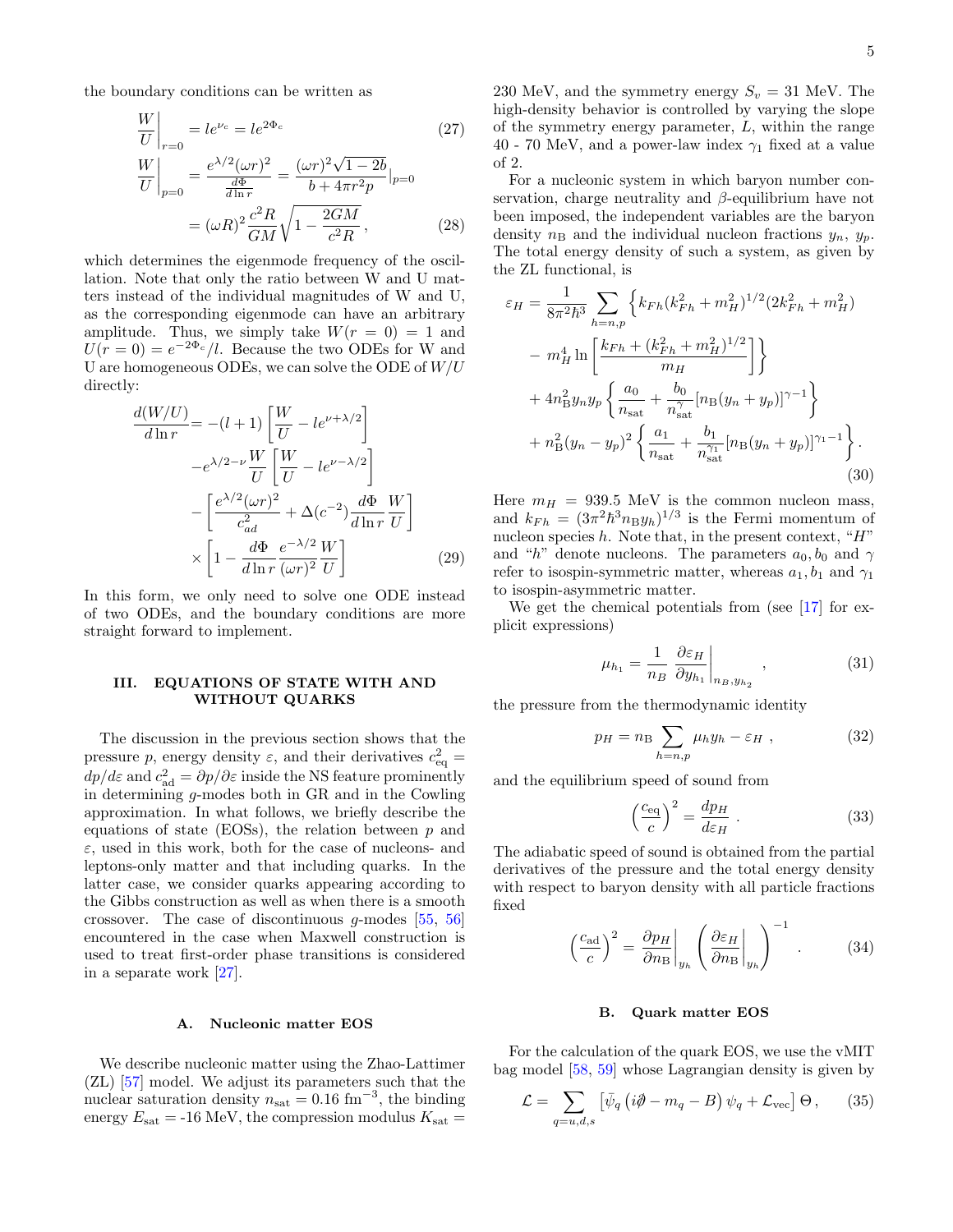where  $\mathcal{L}_{\text{vec}}$  describes repulsive interactions between quarks of mass  $m_q$  confined within a bag (denoted by the  $\Theta$  function):

$$
\mathcal{L}_{\text{vec}} = -G_v \sum_q \bar{\psi} \gamma_\mu V^\mu \psi + \left( m_V^2 / 2 \right) V_\mu V^\mu. \qquad (36)
$$

B is a constant reflecting the cost of confining the quarks inside the bag, and the  $m_q$  are the current quark masses (here,  $m_u = 5$  MeV,  $m_d = 7$  MeV, and  $m_s = 150$  MeV).

The energy density, chemical potentials, and pressure, corresponding to the above Lagrangian (before the application baryon number conservation, charge neutrality, and chemical equilibrium) are

$$
\varepsilon_Q = \sum_{q=u,d,s} \varepsilon_q + \frac{1}{2} a \hbar \left[ n \mathbf{B} (y_u + y_d + y_s) \right]^2 + \frac{B}{\hbar^3} (37)
$$
  

$$
\varepsilon_q = \frac{3}{8\pi^2 \hbar^3} \left\{ k_{Fq} (k_{Fq}^2 + m_q^2)^{1/2} (2k_{Fq}^2 + m_q^2) - m_q^4 \ln \left[ \frac{k_{Fq} + (k_{Fq}^2 + m_q^2)^{1/2}}{m_q} \right] \right\}
$$
(38)

$$
\mu_q = (k_{Fq}^2 + m_q^2)^{1/2} + a \hbar n_B (y_u + y_d + y_s) \qquad (39)
$$

$$
p_Q = n_B \sum_{q=u,d,s} \mu_q y_q - \varepsilon_Q \tag{40}
$$

where  $a \equiv (G_v/m_V)^2$  and  $k_{Fq} = (\pi^2 \hbar^3 n_B y_q)^{1/3}$ . We fix the vector interaction parameter  $a = 0.2$  fm<sup>-2</sup> and the bag constant  $B^{1/4} = 180$  MeV.

### C. Leptons

The smallness of the electromagnetic fine structure constant  $\alpha \simeq 1/137$ , means that leptons can be treated as non-interacting, relativistic particles and therefore

$$
\varepsilon_L = \frac{1}{8\pi^2 \hbar^3} \sum_{l} \left\{ k_{Fl}(k_{Fl}^2 + m_l^2)^{1/2} (2k_{Fl}^2 + m_l^2) - m_l^4 \ln \left[ \frac{k_{Fl} + (k_{Fl}^2 + m_l^2)^{1/2}}{m_l} \right] \right\}
$$
(41)

$$
\mu_l = (k_{Fl}^2 + m_l^2)^{1/2} \tag{42}
$$

$$
p_L = n \, \sum_l y_l \mu_l - \varepsilon_L \tag{43}
$$

$$
k_{Fl} = (3\pi^2 \hbar^3 n_{\rm B} y_l)^{1/3} \quad ; \quad l = e, \mu \; . \tag{44}
$$

At low baryon densities only electrons are present in the system. Muons appear at a density  $n<sub>B</sub>$  such that the condition  $\mu_e - m_\mu = 0$  is met.

### D. Crossover matter

For the calculation of crossover-matter properties we rely on the Kapusta-Welle (KW) [\[11,](#page-12-8) [17\]](#page-12-12) framework in the context of which the pressure is given by

<span id="page-5-0"></span>
$$
p_B = (1 - S)p_H + S p_Q . \t\t(45)
$$

 $p_H$  and  $p_Q$  are the hadron and quark pure-phase pressures respectively, and the switch function

$$
S = \exp\left[-\left(\frac{\mu_0}{\mu}\right)^4\right] \tag{46}
$$

gives the fraction of quark matter to the total baryonic matter when both quarks and nucleons are present.  $\mu$  is the average nucleonic chemical potential

$$
\mu = \frac{n_n \mu_n + n_p \mu_p}{n_n + n_p} \quad , \tag{47}
$$

and  $\mu_0$  a typical energy scale for the crossover (here,  $\mu_0 =$ 1.8 GeV).

Applying the grand-canonical expression  $n_i = \frac{\partial p}{\partial \mu_i} \Big|_{\mu_j}$ to Eq.  $(45)$  we find

$$
n_h^* = n_h \left[ 1 - S \left( 1 - \frac{4\mu_0^4}{\mu^5} \frac{p_Q - p_H}{n_n + n_p} \right) \right]
$$
 (48)

$$
n_q^* = S n_q. \tag{49}
$$

for the crossover-matter densities (starred) of nucleons and quarks. Above, the unstarred densities are those of the pure phases. For leptons this distinction is irrelevant.

Finally, the energy density  $\varepsilon_B$  is given by

$$
\varepsilon_B = -p_B + \sum_{i=n, p, u, d, s} n_i^* \mu_i . \tag{50}
$$

The chemical potentials in crossover matter are (functionally) the same as in the pure phases.

### 1. Neutron star matter

For a proper description of neutron-star matter that consists of nucleons, leptons and quarks, the previously unconstrained system must be subjected to the conditions of strong

$$
\mu_n = 2\mu_d + \mu_u \; ; \; \mu_p = 2\mu_u + \mu_d \tag{51}
$$

and weak equilibrium

$$
\mu_n = \mu_p + \mu_e \; ; \; \mu_e = \mu_\mu \; ; \; \mu_d = \mu_s \qquad (52)
$$

as well as to charge neutrality

$$
n_p^* + (2n_u^* - n_d^* - n_s^*)/3 - (n_e + n_\mu) = 0 \qquad (53)
$$

and baryon number conservation

$$
n_n^* + n_p^* + (n_u^* + n_d^* + n_s^*)/3 - n_\text{B} = 0. \qquad (54)
$$

These conditions eliminate the particle fractions in favor of the total baryon density:

$$
y_i \to y_{i,\beta}(n_\mathcal{B}) \quad ; \quad i = n, p, u, d, s, e, \mu \tag{55}
$$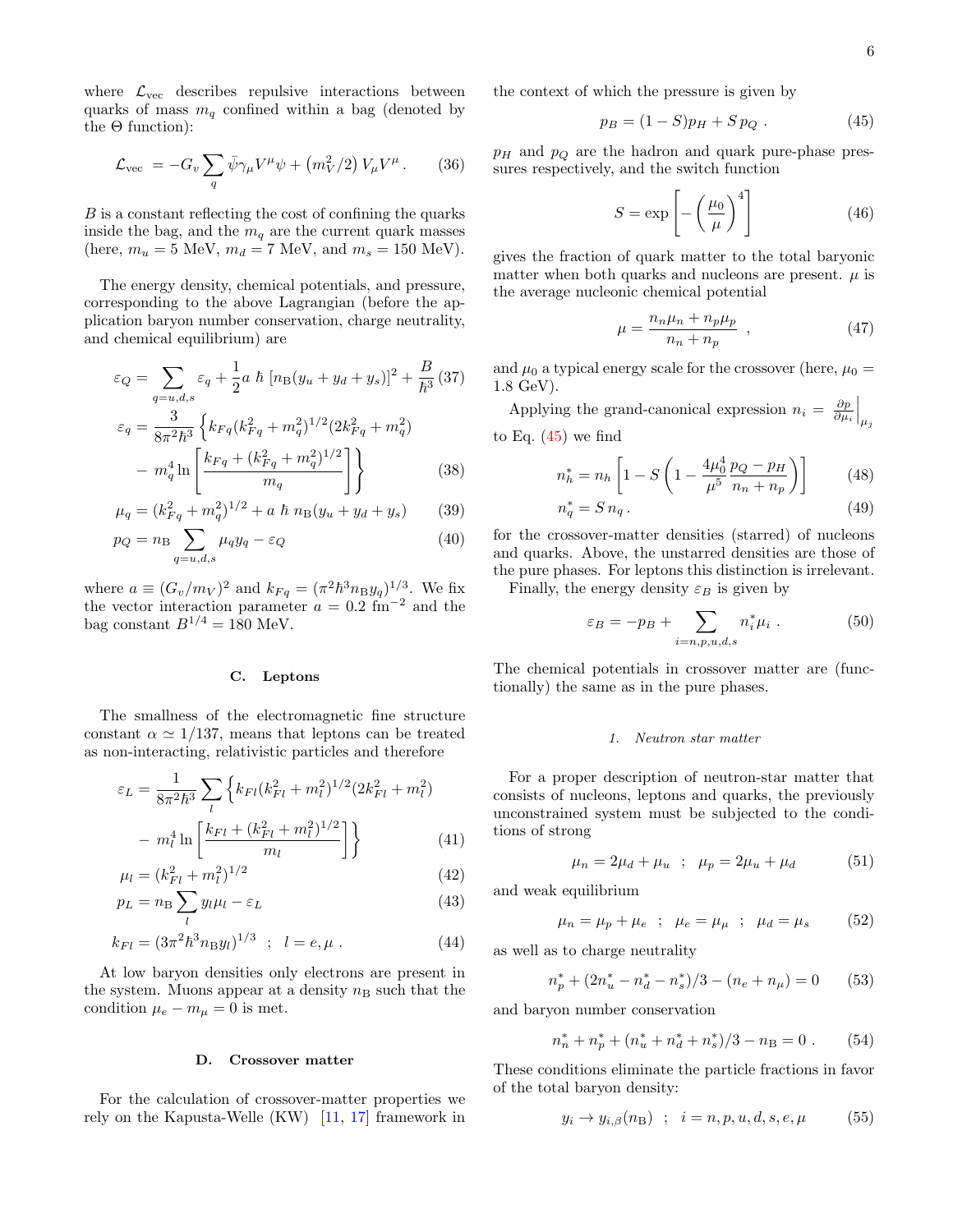### 2. Sound speeds

The total pressure and energy density in the crossover region are

$$
p = p_B + p_e + p_\mu \tag{56}
$$

$$
\varepsilon = \varepsilon_B + \varepsilon_e + \varepsilon_\mu . \tag{57}
$$

Using these, the adiabatic speed of sound is obtained by first calculating the expression

$$
c_{\rm ad}^2(n_{\rm B}, y_i) = \left. \frac{\partial p}{\partial n_{\rm B}} \right|_{y_i} \left( \left. \frac{\partial \varepsilon}{\partial n_{\rm B}} \right|_{y_i} \right)^{-1} \tag{58}
$$

and then evaluating it in  $\beta$ -equilibrium

$$
c_{\text{ad},\beta}^2(n_{\text{B}}) = c_{\text{ad}}^2[n_{\text{B}},y_{i,\beta}(n_{\text{B}})] . \tag{59}
$$

The equilibrium sound speed is given by the total derivatives of the pressure and the energy density with respect to the baryon density after the enforcement of  $\beta$ equilibrium,

$$
c_{\text{eq}}^2 = \frac{dp_\beta}{dn_\text{B}} \left(\frac{d\varepsilon_\beta}{dn_\text{B}}\right)^{-1} \,. \tag{60}
$$

### E. Gibbs construction

As in the crossover matter case, all thermodynamic quantities are expressed in terms of the total baryon density  $n_{\rm B}$ , and the individual particle fractions  $y_n, y_p, y_e, y_\mu, y_u, y_d, y_s$  which are, at this point, independent variables. The Gibbs construction itself, introduces another independent variable,  $\chi$ , which is the volume fraction of quarks in the mixed phase of a soft first-order transition such that

$$
\varepsilon_B = (1 - \chi)\varepsilon_H + \chi\varepsilon_Q \tag{61}
$$

that is, the mixed phase is defined by the condition  $0 \leq$  $\chi \leq 1$ .

Afterwards, the conditions for mechanical, strong, and weak equilibrium, charge neutrality, and baryon number conservation are applied:

$$
p_H = p_Q \; ; \; \mu_n = 2\mu_d + \mu_u \; ; \; \mu_p = 2\mu_u + \mu_d \qquad (62)
$$

$$
\mu_n = \mu_p + \mu_e \; ; \; \mu_e = \mu_\mu \; ; \; \mu_d = \mu_s \tag{63}
$$

$$
3(1 - \chi)y_p + \chi(2y_u - y_d - y_s) - 3(y_e + y_\mu) = 0
$$
 (64)

$$
3(1 - \chi)(y_n + y_p) + \chi(y_u + y_d + y_s) - 3 = 0. \quad (65)
$$

Solving these equations eliminates the  $y_i$  and  $\chi$  in favor of  $n<sub>B</sub>$ . Thus the state variables become functions of only  $n<sub>B</sub>$  according to the rule

$$
Q(n_{\rm B}, y_i, y_j, ...) \rightarrow Q[n_{\rm B}, y_i(n_{\rm B}), y_j(n_{\rm B}),...] = Q(n_{\rm B})
$$
.

Then, the thermodynamics of the mixed  $(*)$  phase are:

$$
\varepsilon^* = (1 - \chi)\varepsilon_H + \chi\varepsilon_Q + \varepsilon_L \tag{66}
$$

$$
p^* = p_H + p_L = p_Q + p_L
$$

$$
= (1 - \chi)p_H + \chi p_Q + p_L \tag{67}
$$

$$
\mu_h^* = \mu_h \; ; \; \mu_q^* = \mu_q \tag{68}
$$

$$
y_h^* = (1 - \chi)y_h \; ; \; y_q^* = \chi y_q. \tag{69}
$$

Quantities corresponding to leptons are not affected by the ratio of the two baryonic components in the mixed phase.

The sound speeds are obtained following the prescription outlined in the previous section.

# <span id="page-6-2"></span><span id="page-6-0"></span>IV. RESULTS AND DISCUSSION

TABLE I. Neutron star properties for the EOSs used in this work.

| Model | $L$ (MeV | $M_{max}$<br>$(M_{\odot})$ | $R_{max}$<br>(km) | $R_{1.4}$<br>(km) |
|-------|----------|----------------------------|-------------------|-------------------|
|       | 40       | 2.09                       | 10.3              | 11.8              |
| ZL    | 55       | 2.11                       | 11.0              | 12.6              |
|       | 70       | 2.10                       | 11.2              | 13.1              |
|       | 40       | 2.03                       | 10.6              | 11.8              |
| KW    | 55       | 2.01                       | 11.3              | 12.6              |
|       | 70       | 2.01                       | 11.7              | 13.2              |
|       | 40       | 2.04                       | 10.6              | 11.8              |
| Gibbs | 55       | 2.00                       | 10.9              | 12.6              |
|       | 70       | 1.98                       | 10.9              | 13.2              |



<span id="page-6-1"></span>FIG. 1. Range of EOSs displayed as pressure p versus energy density  $\varepsilon$ . The composition of the three models used are: for ZL, nucleons and leptons, for Gibbs, nucleons, quarks, and leptons in a soft first-order phase transition description, and for KW, the same as for Gibbs, but in a cross-over description.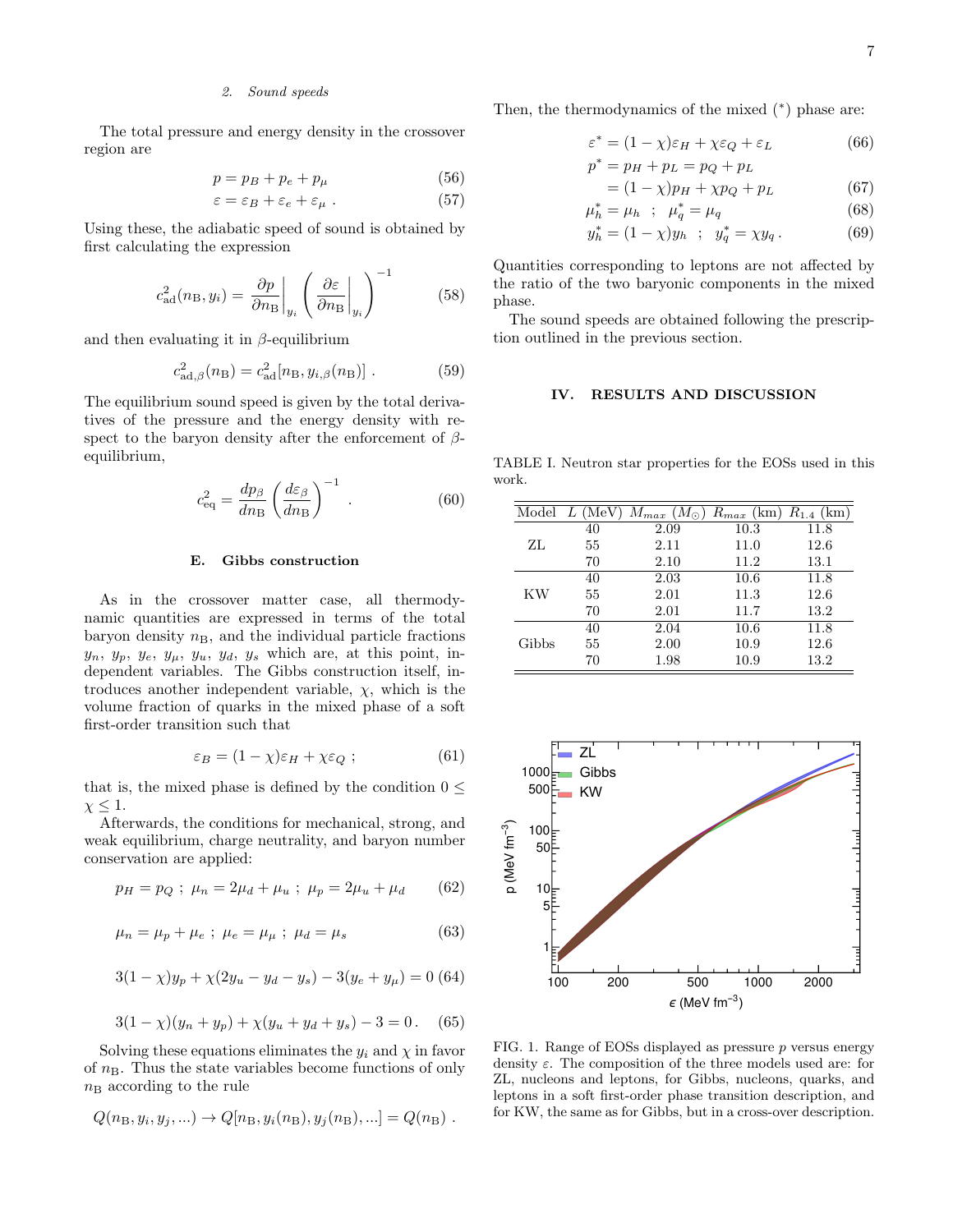Fig. [1](#page-6-1) is a representation of the EOSs used in this work in the pressure vs. energy-density plane. The three classes of EOSs are identical at low and intermediate energies being that quark contributions are 0 for ZL and Gibbs and vanishingly small for KW. The width of the band is a consequence of the variation of the slope of the symmetry energy  $L$  in the range  $40$  - 70 MeV. At higher energies the importance of  $L$  diminishes; here, the differences between curves are due to the presence (Gibbs and KW) or absence (ZL) of quarks and, to a lesser extent, the manner in which matter containing quarks is reached (soft first-order transition or crossover). All EOSs produce NSs consistent with the 2  $M_{\odot}$  observations; however, those corresponding to small  $L$ 's lead to radii that are outside the  $1-\sigma$  constraints of recent studies  $(e.g. [60]).$  $(e.g. [60]).$  $(e.g. [60]).$ 



<span id="page-7-0"></span>FIG. 2. Squared equilibrium sound speeds vs baryon density for the models indicated in the inset. See also text for more details.

The equilibrium and adiabatic squared sound speeds vs baryon density for the three models are shown in Figs. [2](#page-7-0) and [3,](#page-7-1) respectively, for low (40 MeV - red), intermediate (55 MeV - blue) and large (70 MeV - green) values of L. The curves for the purely-nucleonic model (ZL) grow monotonically and even exceed 1; albeit at densities beyond those reached in the cores of the maximum-mass NSs. Note, however, that violation of causality is not a pathology of the ZL functional but, instead, the result of our choosing a large  $\gamma_1$ . On the other hand, the appearance or enhancement of quarks slows down and/or reverses the growth in sound-speed (smoothly for KW and discontinuously for Gibbs).

Fig. [4](#page-7-2) shows the difference of the inverses of the two sound speeds (squared). All three models contain two sharp peaks at low densities which are due to the nuclear liquid-gas phase transition ( $\sim 0.1 \text{ fm}^{-3}$ ) and to the muon onset ( $\sim 0.15 \text{ fm}^{-3}$ ). The Gibbs model also exhibits sharp peaks at intermediate densities as a result of deconfinement; the height(location) of these peaks is



<span id="page-7-1"></span>FIG. 3. Squared adiabatic sound speeds vs baryon density for the same models as in Fig. [2.](#page-7-0)



<span id="page-7-2"></span>FIG. 4. Difference of squared inverse sound speeds,  $1/c_{\text{eq}}^2$  –  $1/c<sub>ad</sub><sup>2</sup>$  for the same models as in Fig. [2.](#page-7-0)

(inversely)proportional to L. Less pronounced, broader peaks occur in the case of KW as well.

The g-mode frequencies of these 9 parametrizations are shown in Figure [5](#page-8-0) (a) for full GR calculations (solid curves) and those using the Cowling approximation (dashed curves). The Cowling approximation generates g-mode frequency curves that are qualitatively similar to those with the full GR metric perturbations. Quantitative differences do exist, however, with the Cowling approximation generally underestimating the g-mode frequencies by a few  $\%$  to about 10  $\%$ .

Table [II](#page-8-1) records the g-mode frequencies of NSs with  $1\text{M}_{\odot}$ ,  $1.4\text{M}_{\odot}$  and  $\text{M}_{max}$  for various EOSs. Previous studies [\[24,](#page-12-20) [35\]](#page-12-33) have suggested that the Cowling approximation introduces an error of less than  $5\%$  for the q-mode frequency. However, our calculation suggests this is only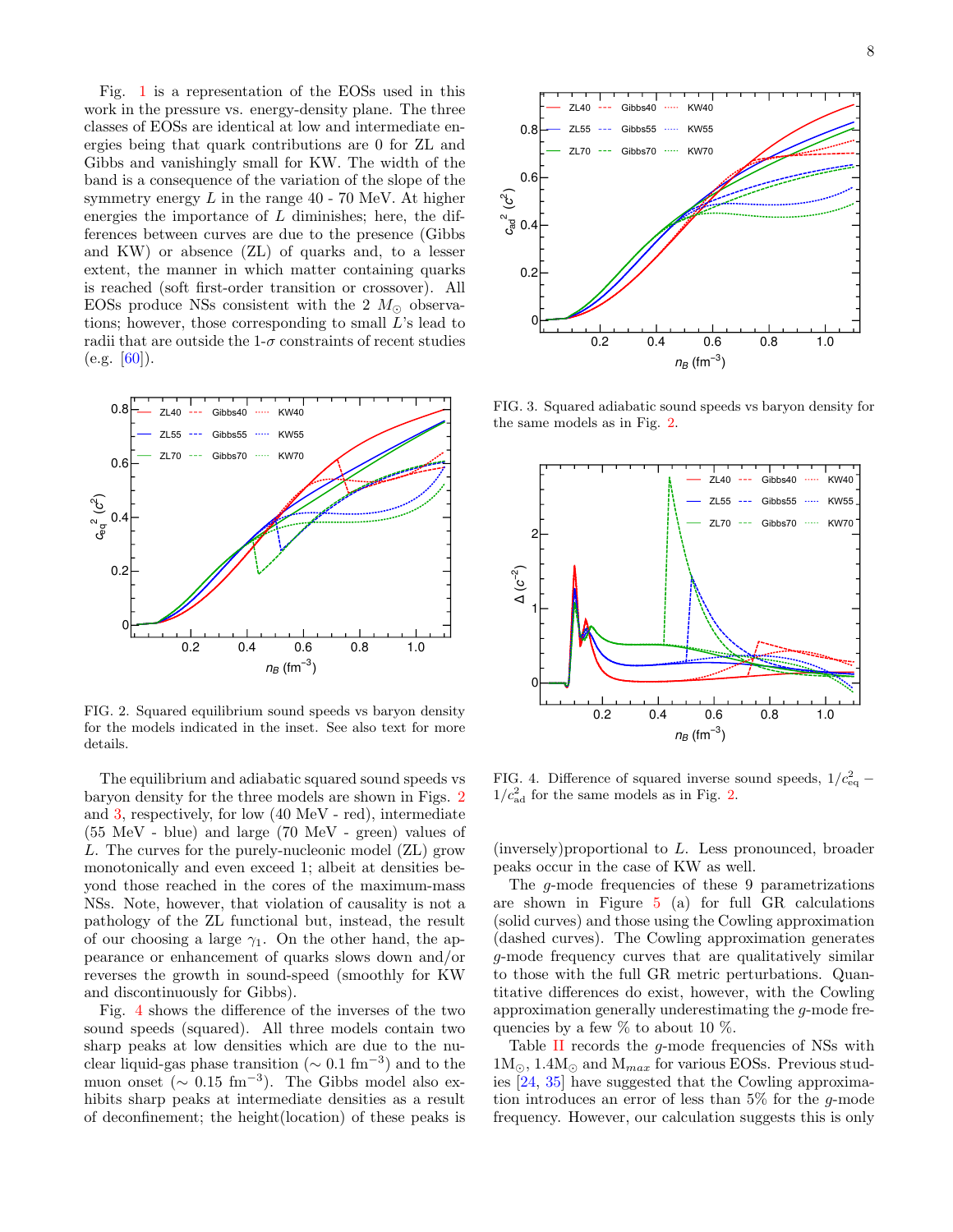true for NSs with low masses,  $M \lesssim 1.6$   $M_{\odot}$ . As shown in Fig. [5](#page-8-0) (b), the deviation increases with the NS mass, reaching  $\approx 10\%$  for NSs close to their maximum mass.



<span id="page-8-0"></span>FIG. 5. (a) Comparison of general relativistic and Cowling approximation (dotted curves)  $q$ -mode frequencies vs neutron star mass for the various EOSs considered in this work. (b) Relative errors. All curves in (a) and (b) terminate at their maximum masses.

TABLE II. g-mode frequency (Hz) of typical NSs for the EOSs in Table [I](#page-6-2) without(with) Cowling approximation.

<span id="page-8-1"></span>

| Model<br>$1 M_{\odot}$ $1.4 M_{\odot}$<br>$M_{max}$<br>114.8(114.3)104.2(103.4)386.4(341.4) |  |
|---------------------------------------------------------------------------------------------|--|
|                                                                                             |  |
|                                                                                             |  |
| 187.3 (181.9) 240.6 (230.1) 582.5 (522.4)<br>ZL                                             |  |
| 242.6 (236.3) 323.6 (311.2) 700.2 (638.6)                                                   |  |
| $114.8(114.3)$ $104.2(103.4)$ 578.4 (528.4)                                                 |  |
| Gibbs 187.3 (181.9) 240.6 (230.1) 801.5 (736.3)                                             |  |
| 242.6 (236.3) 323.6 (311.2) 948.4 (886.9)                                                   |  |
| $114.6$ (114.1) 103.6 (102.9) 597.6 (541.4)                                                 |  |
| 186.9 (181.6) 240.7 (230.2) 580.3 (528.4)<br>KW                                             |  |
| 242.6 (236.3) 324.0 (311.5) 653.6 (602.2)                                                   |  |



<span id="page-8-2"></span>FIG. 6. g-mode fluid perturbation functions' radial profile of general relativistic (solid curves) and Cowling approximation (dotted curves) as well as metric perturbation functions' radial profile (dashed curves) with ZL55 EOS for (a) 1.4  $M_{\odot}$ NS and (b) 2.11  $M_{\odot}$ (maximum mass) NS. W and V are dimensionless, while  $H_0$ ,  $H_1$  and  $K$  are in units of empirical energy density at saturation  $\varepsilon_s = 152.55 \text{ MeV fm}^{-3}$  and X is in units of  $\varepsilon_s^2$ .

The fact that that Cowling approximation works better for low mass NSs is not surprising insofar as they have smaller gravity. Thus, the metric perturbations corresponding to perturbations of gravity are correspondingly weak. This effect is evident in low mass NSs of the ZL40 EOS where  $\Delta(c^{-2}) \approx 0$  for  $0.2 \text{ fm}^{-3} \lesssim n_B \lesssim 0.7 \text{ fm}^{-3}$ . Therefore, the g-mode oscillation is supported mostly by matter close to the surface of the NS where gravity is weak, which allows the Cowling approximation to be particularly accurate, see Fig. [5](#page-8-0) (b). We illustrate this comparing results for a 1.4  $M_{\odot}$  NS with those of a 2.11  $M_{\odot}$  $(maximum mass)$  NS with the ZL55 EOS. Figure [6](#page-8-2) shows the fluid and metric perturbation functions for the above two cases with (dashed curves) and without (solid curves) the Cowling approximation. In the case of the 1.4  $\text{M}_{\odot}$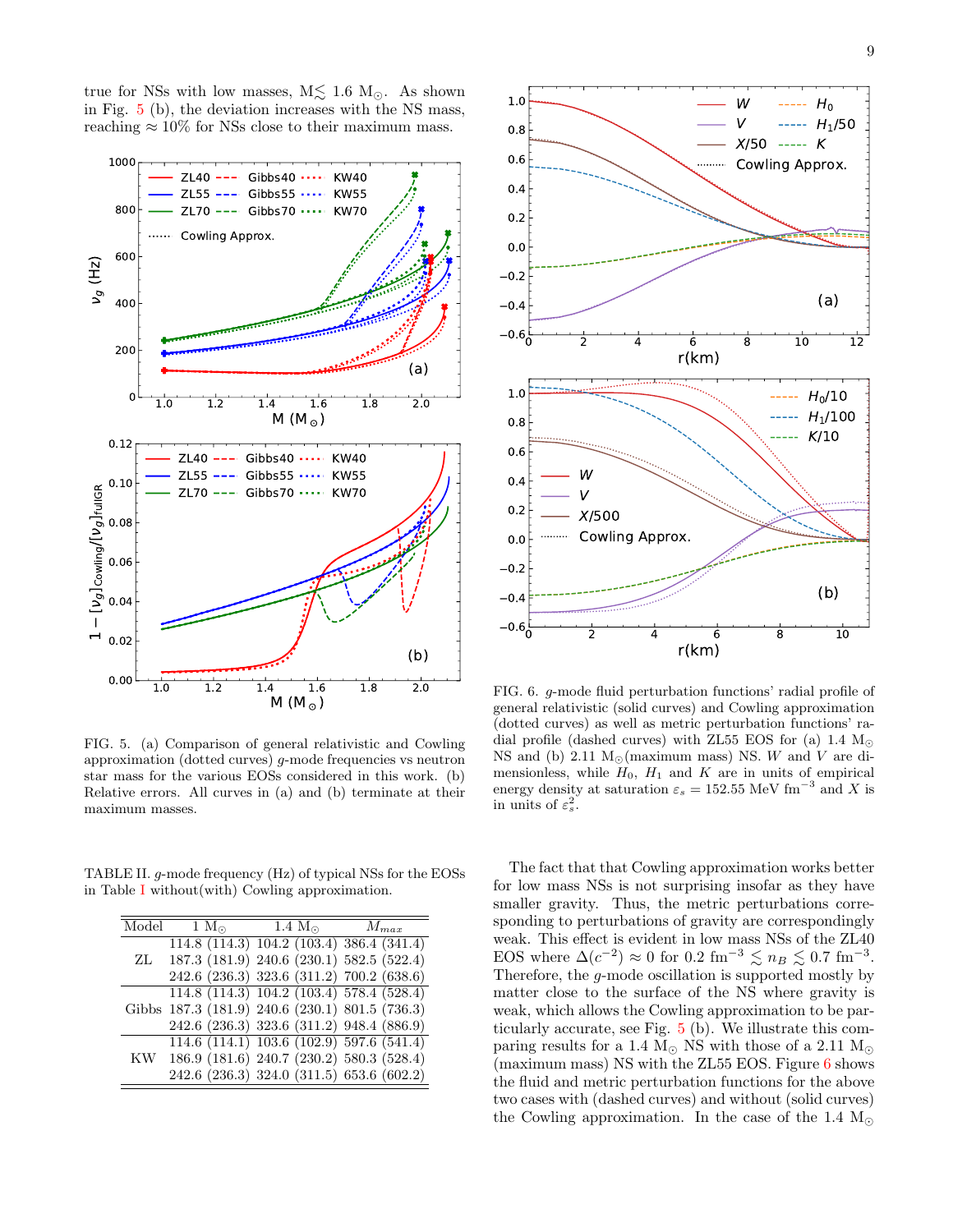NS, the Cowling approximation produces a nearly identical fluid perturbation profile as GR with the full metric perturbation. As a result, the characteristic frequency decreases from 240.6 Hz to 230.1 Hz with an error of less than  $5\%$ . The small kink in the metric function V close to the surface in panel (a) arises due to the core-crust transition which is negligible in panel (b). In the case of the 2.11  $M_{\odot}$  NS, the average magnitudes of the metric perturbation are about an order of magnitude larger than that for the 1.4  $M_{\odot}$  NS. In addition, the fluid perturbation function with the Cowling approximation deviates from GR significantly. The characteristic frequency decreases from 582.5 Hz to 522.4 Hz with an error of about 10% when the Cowling approximation is used.



<span id="page-9-0"></span>FIG. 7. (a) Lepton number fraction as a function of baryon number density. (b) Lepton number fraction at the center of NS as a function of NS mass. Markers on the curves indicate the maximum mass configurations of the corresponding EOS.

One of the goals of this paper is to investigate the existence of a scaling relation involving the g-mode frequency and an internal attribute of the NS. Previous studies have shown that the f-mode universally correlates with compactness [\[40\]](#page-12-36) and moment of inertia [\[43\]](#page-12-38), and the p-mode correlates with mean density  $[61]$ , the discontinuous q-



<span id="page-9-1"></span>FIG. 8. (a) Comparison of the g-mode frequencies vs lepton fraction for the various EOSs with and without quarks. (b) Same as (a) but for the dimensionless quantity  $GM\omega_g/c^3$  vs lepton fraction.

mode correlates with the density discontinuity and transition density [\[25,](#page-12-21) [27,](#page-12-22) [55,](#page-13-11) [56\]](#page-13-12). Since the restoring force for the g-mode is the tendency towards chemical equilibrium, the associated frequency should be related to the frequency of the local chemical oscillation in matter which is proportional to the difference between the equilibrium and adiabatic sound speeds. This difference depends strongly on the lepton fraction in equilibrium in the case of NS matter. Thus, we investigate the role of the lepton fraction in the scaling relation regarding g-mode frequency.

The lepton fraction  $Y_{\text{lep}} = y_e + y_\mu$  as a function of baryon number density is determined by the EOS. Figure [7](#page-9-0) (a) shows the trends for the various EOSs considered in this work. The markers on these curves indicate the maximum mass configurations. The monotonic increase of  $Y_{\text{lep}}$  with  $n_B$  is due to a similar monotonic increase of the symmerty energy for ZL EOSs with nucleons and leptons only. In contrast, the lepton fractions of hybrid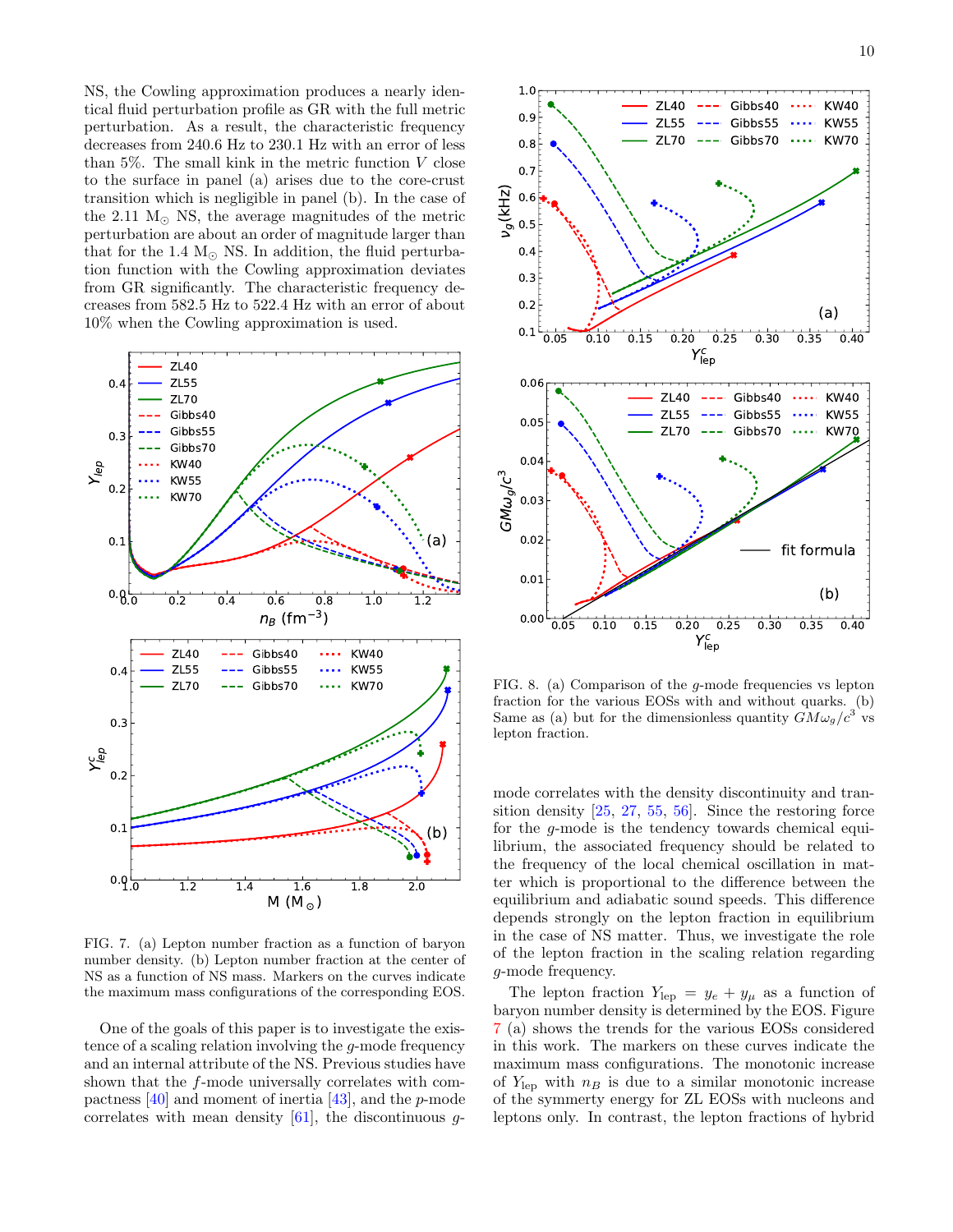EOSs deviate from those of nucleonic EOSs at the onset of quarks. The downward trends with  $n_B$  are due to the fact that the charged quarks render the fractions of leptons to be diminished in satisfying charge neutrality. In the case of Gibbs construction, the quark-hadron transition is of first-order, leading to a sharp kink in  $Y_{\text{lep}}$ . The KW crossover treatment uses a smooth bridge between the quark and nucleonic EOSs, and results in a smooth  $Y_{\text{lep}}$ . Hybrid NSs with both Gibbs and KW constructions approach the limit of pure quark matter at high density causing  $Y_{\rm lep} = 0$ .

Figure [7](#page-9-0) (b) shows the lepton fraction at the center of the NS,  $Y_{\text{lep}}^c$ , taken to be its characteristic lepton fraction, as a function of mass. Note that  $Y_{\text{lep}}^c$  follows the same trend as in Fig.  $7(a)$  $7(a)$ , with the x-axis scaled. The curves become steep on the right side since the central density increases quickly toward maximum mass configurations.

The g-mode frequency is shown in Fig.  $5$  (a). Results for the nucleonic EOS (ZL) have identical shapes as in Fig. [7](#page-9-0) (b) and Fig. [5](#page-8-0) (a), indicating a strong correlation between the central lepton fraction and the g-mode frequency. We introduce a dimensionless g-mode frequency as  $\Omega_g = GM\omega_g/c^3$ , which universally correlates with the central lepton fraction for nucleonic NSs, see Fig (b). [8.](#page-9-1) This correlation is well fit with the linear form

<span id="page-10-1"></span>
$$
\Omega_g = 1.228(Y^c - 0.05),\tag{70}
$$

where  $Y^c = Y_{\text{lep}}^c$  is a characteristic of weak equilibrium which dominates the  $g$ -mode in nucleonic NSs.

The hybrid NSs, however, deviate from the above correlation. Figure  $8$  shows that  $Y_{\text{lep}}$  decreases with density after the onset of quarks, whereas the g-mode frequency keeps increasing. Because the quark-hadron mixture introduces additional strong equilibrium between nucleons and quarks, we characterize the quark content of hybrid NSs by the quark number fraction  $Y_{\text{qak}} = (y_u + y_d + y_s)/3$ .

In order to combine the contribution from strong and weak equilibrium, we take  $Y_{\text{lep}} + Y_{\text{qak}}$  as a new dimensionless parameter to obtain an EOS-insensitive relation for the g-mode frequency, as shown in Figure [8.](#page-9-1) Results of  $Y_{\text{qak}}$  for hybrid NS EOSs are shown in Fig. [9.](#page-10-0) The quark fraction increases steeply with density for Gibbs, whereas it increases slowly at low density and become steep at higher density for KW. A similar tendency can be observed in  $g$ -mode frequency as well, see Fig.  $5$  (a), indicating a strong correlation between the central quark fraction and the g-mode frequency.

The universal relation in Eq.  $(70)$  can be used for hybrid NSs with  $Y^c = Y_{\text{lep}}^c + Y_{\text{qak}}^c$ . Given the fact that ZL, Gibbs and KW EOSs have drastically different compositions, this universal relation is adequate enough, compared with the 10% deviation caused by the Cowling approximation. Results illustrating this relation are shown in Fig. [10.](#page-10-2)



<span id="page-10-0"></span>FIG. 9. Same as Fig. [7](#page-9-0) but for quark fraction  $Y_{\text{qak}}$  in hybrid NS EOS.



<span id="page-10-2"></span>FIG. 10. Same as Fig. [8](#page-9-1) (b) but with x-axis replaced with  $Y_{\text{lep}} + Y_{\text{qak}}$  for hybrid NS EOS.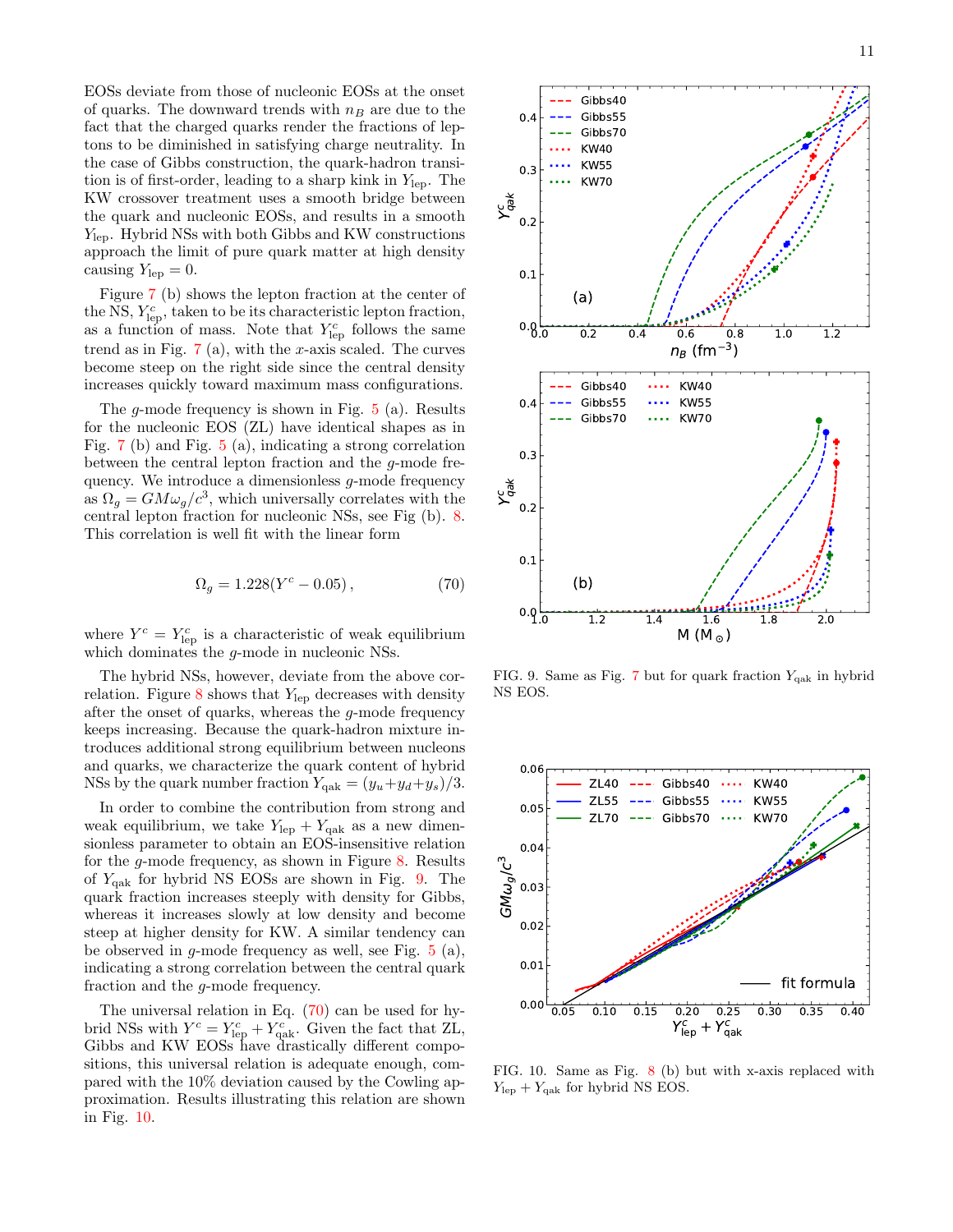# <span id="page-11-0"></span>V. SUMMARY AND CONCLUSIONS

In this work, we extended the calculation of g-mode oscillations in hybrid stars that we initiated within the Cowling approximation in [\[16,](#page-12-18) [17\]](#page-12-12), to the linearized perturbation equations of general relativity. Our main objectives were to quantify the differences in the g-mode spectrum for nucleonic and hybrid stars between the full GR and Cowling approximation approaches, as well as to obtain new scaling relations between mode frequencies and global stellar properties. We utilized selfconsistent fluid and metric perturbation equations employed in [\[52,](#page-13-8) [62\]](#page-13-18), taking care to choose variables that are singularity-free inside the star and verifying their limiting forms that yield the equations of the relativistic Cowling approximation. The microscopic description of nucleonic and quark matter is identical to our previous work [\[17\]](#page-12-12), allowing for a direct comparison of results between the Cowling and general relativistic framework. We also computed the damping times for g-modes and found them to be very long compared to merger timescales or any other dynamical timescales over which g-modes might be excited, indicating that these modes are longlived. Such modes, if excited to sufficient amplitude, can act as a source of gravitational wave emission owing to the CFS instability [\[63,](#page-13-19) [64\]](#page-13-20) in rotating neutron/hybrid stars, providing a link between the gravitational wave signal and the composition of the star. We have not explored dissipative effects on the g-mode which can considerably narrow the instability window in rotation rate and temperature [\[35\]](#page-12-33). Different formalisms [\[65,](#page-13-21) [66\]](#page-13-22) have been suggested to address causality and stability of perturbations in relativistic dissipative self-gravitating fluids, which can be avenues for future work.

Our principal finding is that, for any given stellar configuration up to the maximum mass (about 2-2.25 $M_{\odot}$ ) depending on the EOS), the fundamental g-mode (i.e., the one with the lowest frequency) in general relativity agrees to within  $\approx 10\%$  with that obtained in the Cowling approximation, with the precise amount of deviation decreasing with decreasing stellar mass. This trend is expected due to the decreasing relevance of general relativity for lower mass neutron stars, but we find deviations to be larger than previously suggested [\[24,](#page-12-20) [35\]](#page-12-33), especially for higher mass stars. This finding holds whether the star is purely composed of nucleons, or if it contains an admixture of quarks. We therefore conclude that results for g-mode frequencies in the Cowling approximation are fairly robust across the range of observed neutron star masses for both nucleonic and hybrid stars.

Interestingly, the deviations between the Cowling and general relativistic results are largest for nucleonic stars, while for hybrid stars modeled by the Gibbs construction, they decrease substantially at the onset of the quark phase (threshold NS mass  $\approx 1.8 M_{\odot}$ ) before rising again as the maximum mass is approached. We suspect this is due to the fact that  $q$ -mode frequencies are mainly determined by differences between the equilibrium and

adiabatic sound speeds, which in turn depend on the input microscopic EOS rather than general relativistic effects; as the sound speed difference increases sharply when quarks appear in the Gibbs phase, their impact on the g-mode frequencies overwhelms any effects that stem from general relativity. This would be consistent with the clearly non-monotonic behavior in the deviation that is evident in the Gibbs construction, but is absent from the crossover models where quarks are admixed with nucleons at any density. In other words, while it is possible to find crossover models for hybrid stars where the Cowling approximation is an excellent approximation for any neutron star mass, the reliability of the approximation in the Gibbs case depends on the neutron star mass.

This is not to imply that the inclusion of metric perturbations has no effect on the g-mode itself. In neutron star masses of  $\approx 2M_{\odot}$  or larger, metric perturbation amplitudes in the star are an order of magnitude larger compared to a canonical mass of  $\approx 1.4 M_{\odot}$ , effectively decreasing the size of the fluid perturbations by up to 10% compared to the Cowling result. Ultimately, the coupling of the fluid to the background metric is what determines the gravitational wave amplitude, and the detectability of the gravitational wave signal.

By studying trends in the g-mode with composition, we also found a universal relation between the (dimensionless) g-mode frequency and the central lepton (or lepton+quark) fraction of a purely-nucleonic (hybrid) NS. In both cases, this is understood to be a consequence of the dependence of the sound speed difference on changes in lepton and quark fractions as these particle species drive reactions that restore weak and strong equilibrium, respectively, in the perturbed fluid. While the simple universal relation presented here works remarkably well for a purely-nucleonic star, it is to be employed with caution for hybrid stars, as compositional changes can be varied and sudden, depending on how the phase transition is modeled therein. In general, the applicability of this universal relation is less sensitive to the inclusion of general relativity than it is to compositional changes in the hybrid EOS, with the Gibbs construction deviating more than the crossover models. Although no core oscillation modes have yet been detected from gravitational waves or electromagnetic observations, such universal relations and their relation to global stellar attributes are of practical value in constraining mode frequencies, as has been demonstrated for the case of f-modes [\[29\]](#page-12-24). One hopes that in the future, with third generation detectors like the Einstein Telescope or Cosmic Explorer, either through the direct detection of g-modes or its coupling to transient electromagnetic bursts [\[15\]](#page-12-27), we can have conclusive evidence about the composition of neutron star interiors.

Our results are of relevance to the late stages of a binary NS merger, particularly during the inspiral phase when the tidal field reaches resonance with either star's internal oscillation modes, resulting in energy and angular momentum transfer from matter to gravitational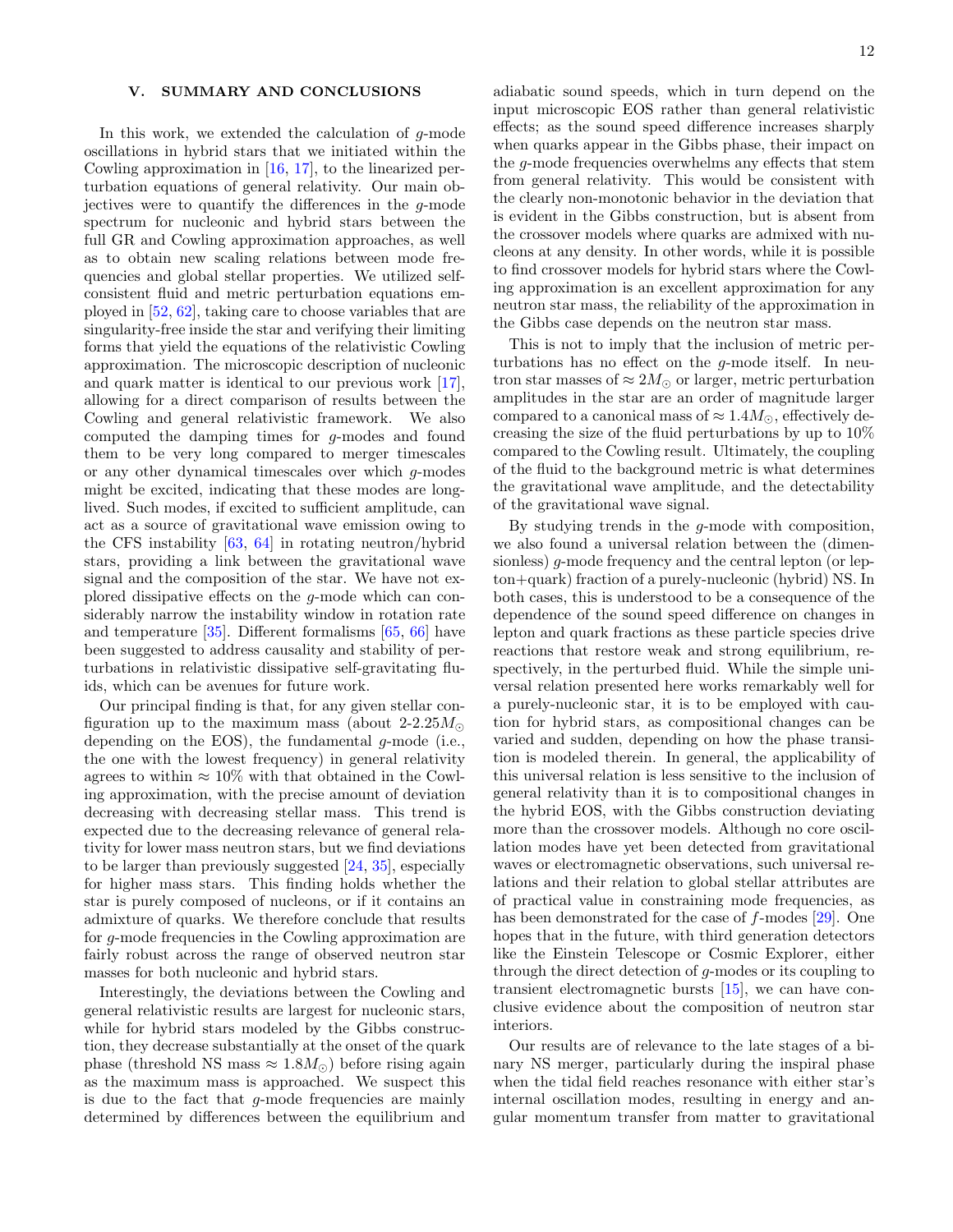waves. Amongst these modes, while the f-mode has traditionally been the focus of study, the g-mode is unique in its sensitivity to composition, therefore, studying the effect of general relativity on the g-mode of neutron/hybrid stars is deserving of further study. The lower frequency g-mode could excite resonance at the earlier stage of a merger, making it much more likely to be observed in GW detectors. Building on our work presented here, incorporating effects such as rotation [\[36,](#page-12-34) [67,](#page-13-23) [68\]](#page-13-24) and superfluidity  $[69, 70]$  $[69, 70]$  $[69, 70]$  will help in understanding the *q*-modes

- <span id="page-12-0"></span>[1] N. K. Glendenning, Compact stars: Nuclear physics, particle physics and general relativity (Springer Science & Business Media, 2012).
- <span id="page-12-1"></span>[2] J. Lattimer and M. Prakash, Science 304, 536 (2004).
- <span id="page-12-2"></span>[3] J. Lattimer and M. Prakash, Physics Reports 442, 109 (2007).
- <span id="page-12-3"></span>[4] B. D. Metzger, Living reviews in relativity **20**, 1 (2017).
- <span id="page-12-4"></span>[5] M. Bailes, B. Berger, P. Brady, M. Branchesi, K. Danzmann, M. Evans, K. Holley-Bockelmann, B. Iyer, T. Kajita, S. Katsanevas, et al., Nature Reviews Physics 3, 344 (2021).
- <span id="page-12-5"></span>[6] T. E. Riley et al., [The Astrophysical Journal Letters](http://dx.doi.org/10.3847/2041-8213/ab481c) 887, [L21 \(2019\).](http://dx.doi.org/10.3847/2041-8213/ab481c)
- <span id="page-12-6"></span>[7] M. C. Miller et al., [The Astrophysical Journal Letters](http://dx.doi.org/10.3847/2041-8213/ab50c5) 887[, L24 \(2019\).](http://dx.doi.org/10.3847/2041-8213/ab50c5)
- <span id="page-12-7"></span>[8] G. Baym, T. Hatsuda, T. Kojo, P. D. Powell, Y. Song, and T. Takatsuka, [Rept. Prog. Phys.](http://dx.doi.org/ 10.1088/1361-6633/aaae14) 81, 056902 (2018), [arXiv:1707.04966.](http://arxiv.org/abs/1707.04966)
- [9] S. Han, M. A. A. Mamun, S. Lalit, C. Constantinou, and M. Prakash, Phys. Rev. D 100[, 103022 \(2019\),](http://dx.doi.org/ 10.1103/PhysRevD.100.103022) [arXiv:1906.04095.](http://arxiv.org/abs/1906.04095)
- [10] W. Wei, B. Irving, M. Salinas, T. Klähn, and P. Jaikumar, [Astrophys. J.](http://dx.doi.org/ 10.3847/1538-4357/ab53ea) 887, 151 (2019), [arXiv:1811.09441](http://arxiv.org/abs/1811.09441) [\[nucl-th\].](http://arxiv.org/abs/1811.09441)
- <span id="page-12-8"></span>[11] J. I. Kapusta and T. Welle, [Phys. Rev. C](http://dx.doi.org/10.1103/PhysRevC.104.L012801) 104, L012801 [\(2021\),](http://dx.doi.org/10.1103/PhysRevC.104.L012801) [arXiv:2103.16633.](http://arxiv.org/abs/2103.16633)
- <span id="page-12-9"></span>[12] W. C. G. Ho, D. I. Jones, N. Andersson, and C. M. Espinoza, Phys. Rev. D 101[, 103009 \(2020\).](http://dx.doi.org/10.1103/PhysRevD.101.103009)
- <span id="page-12-10"></span>[13] H. Yu and N. N. Weinberg, [Mon. Not. Roy. Astron. Soc.](http://dx.doi.org/10.1093/mnras/stx1188) 470[, 350 \(2017\).](http://dx.doi.org/10.1093/mnras/stx1188)
- <span id="page-12-11"></span>[14] A. Reisenegger and P. Goldreich, [Astrophys. J.](http://dx.doi.org/10.1086/171645) 395, 240 [\(1992\).](http://dx.doi.org/10.1086/171645)
- <span id="page-12-27"></span>[15] A. Reisenegger and P. Goldreich, [Astrophys. J.](http://dx.doi.org/10.1086/174105) 426, 688 [\(1994\).](http://dx.doi.org/10.1086/174105)
- <span id="page-12-18"></span>[16] P. Jaikumar, A. Semposki, M. Prakash, and C. Constantinou, Phys. Rev. D 103, 123009 (2021).
- <span id="page-12-12"></span>[17] C. Constantinou, S. Han, P. Jaikumar, and M. Prakash, Phys. Rev. D 104[, 123032 \(2021\),](http://dx.doi.org/10.1103/PhysRevD.104.123032) [arXiv:2109.14091](http://arxiv.org/abs/2109.14091) [\[astro-ph.HE\].](http://arxiv.org/abs/2109.14091)
- <span id="page-12-13"></span>[18] T. Regge and J. A. Wheeler, Phys. Rev. 108[, 1063 \(1957\).](http://dx.doi.org/10.1103/PhysRev.108.1063)
- <span id="page-12-14"></span>[19] C. V. Vishveshwara, Nature 227, 936 (1970).
- <span id="page-12-15"></span>[20] F. J. Zerilli, [Phys. Rev. Lett.](http://dx.doi.org/10.1103/PhysRevLett.24.737) 24, 737 (1970).
- <span id="page-12-16"></span>[21] K. S. Thorne and A. Campolattaro, [Astrophys. J.](http://dx.doi.org/10.1086/149288) 149, [591 \(1967\).](http://dx.doi.org/10.1086/149288)
- <span id="page-12-17"></span>[22] K. D. Kokkotas and B. G. Schmidt, [Living Reviews in](http://dx.doi.org/10.12942/lrr-1999-2)

of hybrid stars more thoroughly.

# ACKNOWLEDGMENTS

T.Z and M.P. are supported by the Department of Energy, Grant No. DE-FG02-93ER40756. C.C. acknowledges support from the European Union's Horizon 2020 research and innovation programme under the Marie Sk lodowska-Curie grant agreement No. 754496 (H2020- MSCA-COFUND-2016 FELLINI). P.J. is supported by the U.S. National Science Foundation Grant No. PHY-1913693.

Relativity 2[, 2 \(1999\),](http://dx.doi.org/10.12942/lrr-1999-2) [arXiv:gr-qc/9909058 \[gr-qc\].](http://arxiv.org/abs/gr-qc/9909058)

- <span id="page-12-19"></span>[23] L. Tonetto and G. Lugones, [Phys. Rev. D](http://dx.doi.org/10.1103/PhysRevD.101.123029) 101, 123029 [\(2020\),](http://dx.doi.org/10.1103/PhysRevD.101.123029) [arXiv:2003.01259.](http://arxiv.org/abs/2003.01259)
- <span id="page-12-20"></span>[24] H. Sotani, K. Tominaga, and K.-i. Maeda, [Phys. Rev. D](http://dx.doi.org/10.1103/PhysRevD.65.024010) 65[, 024010 \(2001\),](http://dx.doi.org/10.1103/PhysRevD.65.024010) [arXiv:gr-qc/0108060.](http://arxiv.org/abs/gr-qc/0108060)
- <span id="page-12-21"></span>[25] G. Miniutti, J. Pons, E. Berti, L. Gualtieri, and V. Ferrari, Monthly Notices of the Royal Astronomical Society 338, 389 (2003).
- [26] S. Y. Lau and K. Yagi, Physical Review D 103, 063015 (2021).
- <span id="page-12-22"></span>[27] T. Zhao and J. Lattimer, to be submitted (2022).
- <span id="page-12-23"></span>[28] I. F. Ranea-Sandoval, O. M. Guilera, M. Mariani, and M. G. Orsaria, JCAP 12[, 031 \(2018\),](http://dx.doi.org/10.1088/1475-7516/2018/12/031) [arXiv:1807.02166.](http://arxiv.org/abs/1807.02166)
- <span id="page-12-24"></span>[29] G. Pratten, P. Schmidt, and T. Hinderer, [Nature Com](http://dx.doi.org/10.1038/s41467-020-15984-5)mun. 11[, 2553 \(2020\),](http://dx.doi.org/10.1038/s41467-020-15984-5) [arXiv:1905.00817.](http://arxiv.org/abs/1905.00817)
- <span id="page-12-25"></span>[30] J. P. Pereira, C. V. Flores, and G. Lugones, [Astrophys.](http://dx.doi.org/10.3847/1538-4357/aabfbf) J. 860[, 12 \(2018\),](http://dx.doi.org/10.3847/1538-4357/aabfbf) [arXiv:1706.09371.](http://arxiv.org/abs/1706.09371)
- <span id="page-12-28"></span>[31] E. M. Kantor and M. E. Gusakov, [Mon. Not. Roy. Astron.](http://dx.doi.org/10.1093/mnrasl/slu061) Soc. 442[, 90 \(2014\),](http://dx.doi.org/10.1093/mnrasl/slu061) [arXiv:1404.6768.](http://arxiv.org/abs/1404.6768)
- <span id="page-12-26"></span>[32] P. N. McDermott, H. M. van Horn, and J. F. Scholl, [Astrophys. J.](http://dx.doi.org/10.1086/161006) 268, 837 (1983).
- <span id="page-12-29"></span>[33] V. A. Dommes and M. E. Gusakov, [Mon. Not. Roy. As](http://dx.doi.org/10.1093/mnras/stv2408)tron. Soc. 455[, 2852 \(2016\),](http://dx.doi.org/10.1093/mnras/stv2408) [arXiv:1512.04900.](http://arxiv.org/abs/1512.04900)
- <span id="page-12-30"></span>[34] D. Kumar, H. Mishra, and T. Malik, arXiv e-prints , arXiv:2110.00324 (2021), [arXiv:2110.00324 \[hep-ph\].](http://arxiv.org/abs/2110.00324)
- <span id="page-12-33"></span>[35] D. Lai, [Mon. Not. Roy. Astron. Soc.](http://dx.doi.org/10.1046/j.1365-8711.1999.02723.x) **307**, 1001 (1999), [arXiv:astro-ph/9806378.](http://arxiv.org/abs/astro-ph/9806378)
- <span id="page-12-34"></span>[36] C. J. Krüger, K. D. Kokkotas, P. Manoharan, and S. H. Völkel, [Frontiers in Astronomy and Space Sciences](http://dx.doi.org/10.3389/fspas.2021.736918) 8, 166 [\(2021\).](http://dx.doi.org/10.3389/fspas.2021.736918)
- <span id="page-12-31"></span>[37] L. Lindblom and S. L. Detweiler, [Astrophys. J.](http://dx.doi.org/10.1086/190884) 53, 73 [\(1983\).](http://dx.doi.org/10.1086/190884)
- <span id="page-12-32"></span>[38] S. Detweiler and L. Lindblom, [Astrophys. J.](http://dx.doi.org/10.1086/163127) 292, 12 [\(1985\).](http://dx.doi.org/10.1086/163127)
- <span id="page-12-35"></span>[39] S. Chandrasekhar and V. Ferrari, [Proceedings of the](http://dx.doi.org/10.1098/rspa.1991.0016) [Royal Society of London Series A](http://dx.doi.org/10.1098/rspa.1991.0016) 432, 247 (1991).
- <span id="page-12-36"></span>[40] N. Andersson and K. D. Kokkotas, Monthly Notices of the Royal Astronomical Society 299, 1059 (1998).
- [41] P. D. Lasky, [Publications of the Astronomical Society of](http://dx.doi.org/10.1017/pasa.2015.35) Australia 32[, e034 \(2015\).](http://dx.doi.org/10.1017/pasa.2015.35)
- <span id="page-12-37"></span>[42] I. Martin, N. Andersson, J. Hough, and C. Mundell, [Philosophical Transactions of The Royal Society A](http://dx.doi.org/ 10.1098/rsta.2018.0105) [Mathematical Physical and Engineering Sciences](http://dx.doi.org/ 10.1098/rsta.2018.0105) 376, [20180105 \(2018\).](http://dx.doi.org/ 10.1098/rsta.2018.0105)
- <span id="page-12-38"></span>[43] H. Lau, P. Leung, and L. Lin, The Astrophysical Journal